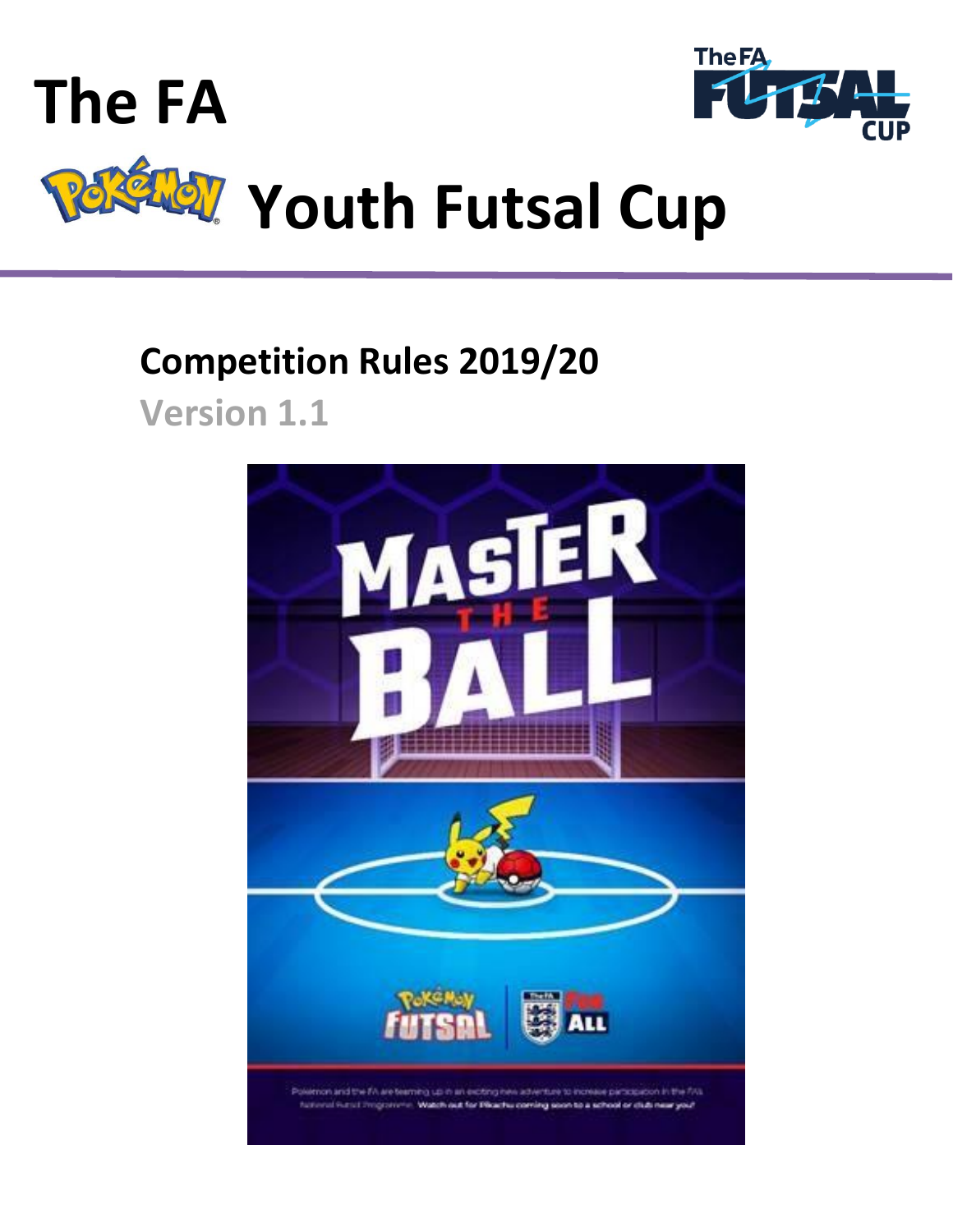#### **COMPETITION ORGANISERS**

#### **Organising Association: The FootballAssociation**

**Chairman:** Mr Greg Clarke

**Address**: Wembley Stadium, PO Box 1966, London SW1P 9EQ

**Telephone:** 00 44 844 980 8200

**Internet**: [www.TheFA.com](http://www.thefa.com/)

#### **FA Pokemon Youth Futsal Cup Technical Committee**

The officers of this committee shall comprise a Chairman and at least two other appointed members, of whom a quorum of two shall be present at each meeting.

**Members:** Chairman: **Graeme Dell** – FA Futsal Committee Chair, **Tina Reed** – FA Futsal Cup Operations Manager, **Adam Jones** – Derbyshire CFA, **Stuart Smith** – Northants CFA, **Aamar Ahmed** (Lancs CFA) – FA Futsal committee*.*

#### **FA Pokemon Youth Futsal Cup Local Organising Committee(s)**

The Local Organising Committee (LOC) email address for Local Qualifying Competitions (LQC) shall be as advertised by the respective County FA.

For all pathway stages beyond Local Qualifying Competitions (LQC), The FA Local Organising Committee (LOC) email address and all FA Pokemon Youth Futsal Cup administration queries is: **YouthFutsalCup@theFA.com**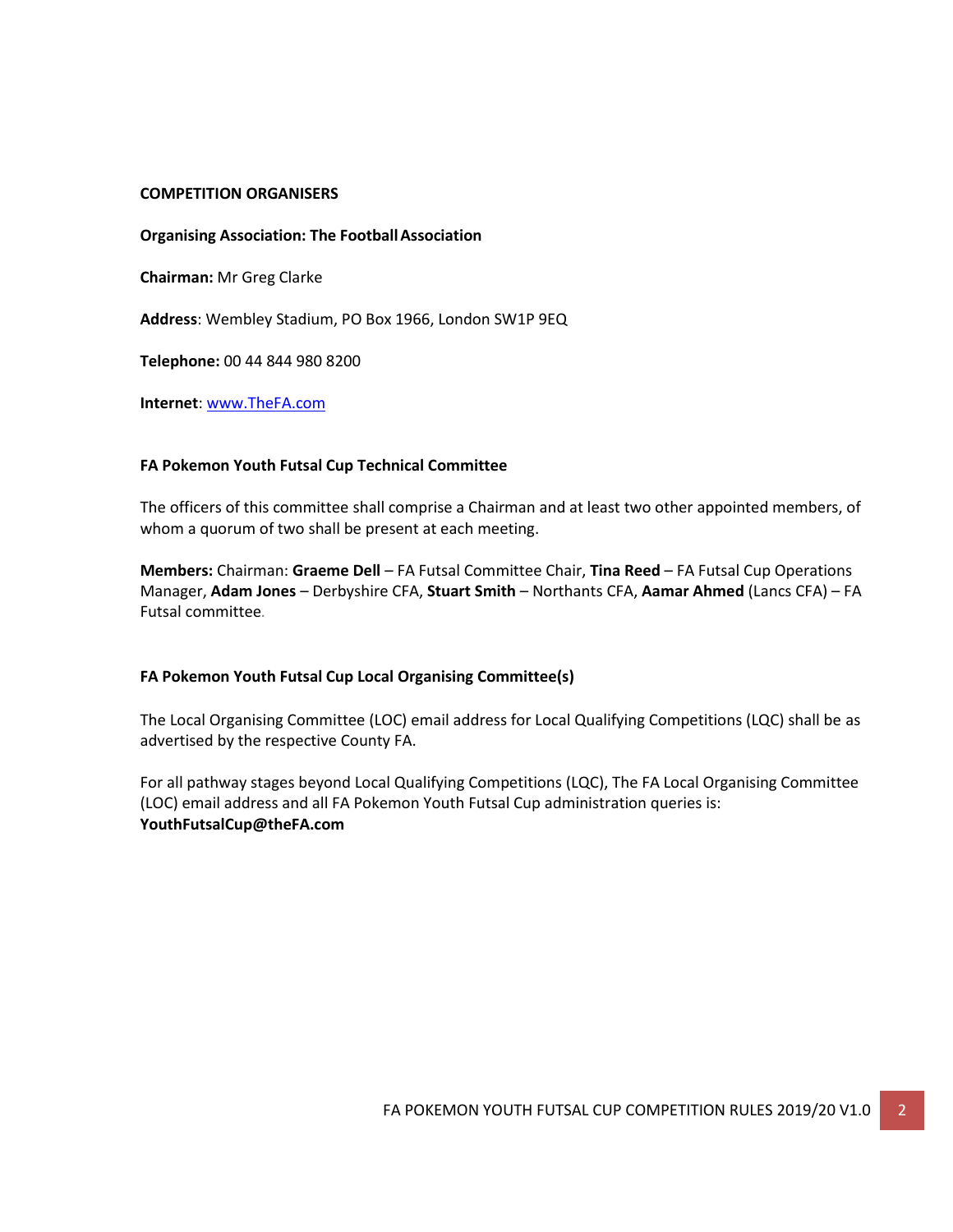#### **CONTENTS**

#### **Rules of The FA Pokemon Youth Futsal Cup 2019/20**

| Item         |                                                                     | Page |
|--------------|---------------------------------------------------------------------|------|
|              | Preamble                                                            | 4    |
| $\mathbf{1}$ | Title - The FA Pokemon Youth Futsal Cup                             | 5    |
| 2.           | Entries for the competition                                         | 6    |
| 3.           | Local Qualifying Competitions, Regional Finals, Semi-Finals & Final | 7    |
| 4.           | Organisation of Regional Finals, Semi-Finals and The Final match    | 9    |
| 5.           | Venues, dates and kick-off times                                    | 10   |
| 6.           | Withdrawal, penalty for failing to play and replacement             | 11   |
| 7.           | <b>Event Technical Committee</b>                                    | 11   |
| 8.           | Disciplinary matters                                                | 12   |
| 9.           | Protests                                                            | 12   |
| 10.          | Appeals (10a - Discipline Sanctions)                                | 13   |
| 11.          | Matches played in accordance with the FIFA Laws of the Game         | 17   |
| 12.          | Duration of matches, extra time, determining the winner             | 17   |
| 13.          | Responsibilities of the Organising Association and the participants | 18   |
| 14.          | Conduct - participating Teams                                       | 18   |
| 15.          | Eligibility of players                                              | 19   |
| 16.          | <b>Player Lists</b>                                                 | 20   |
| 17.          | Regulations Governing equipment & Kit at FA Competitions            | 21   |
| 18.          | Referees and match officials                                        | 22   |
| 19.          | Technical rules for the final competition                           | 23   |
| 20.          | Anti Doping                                                         | 23   |
|              |                                                                     |      |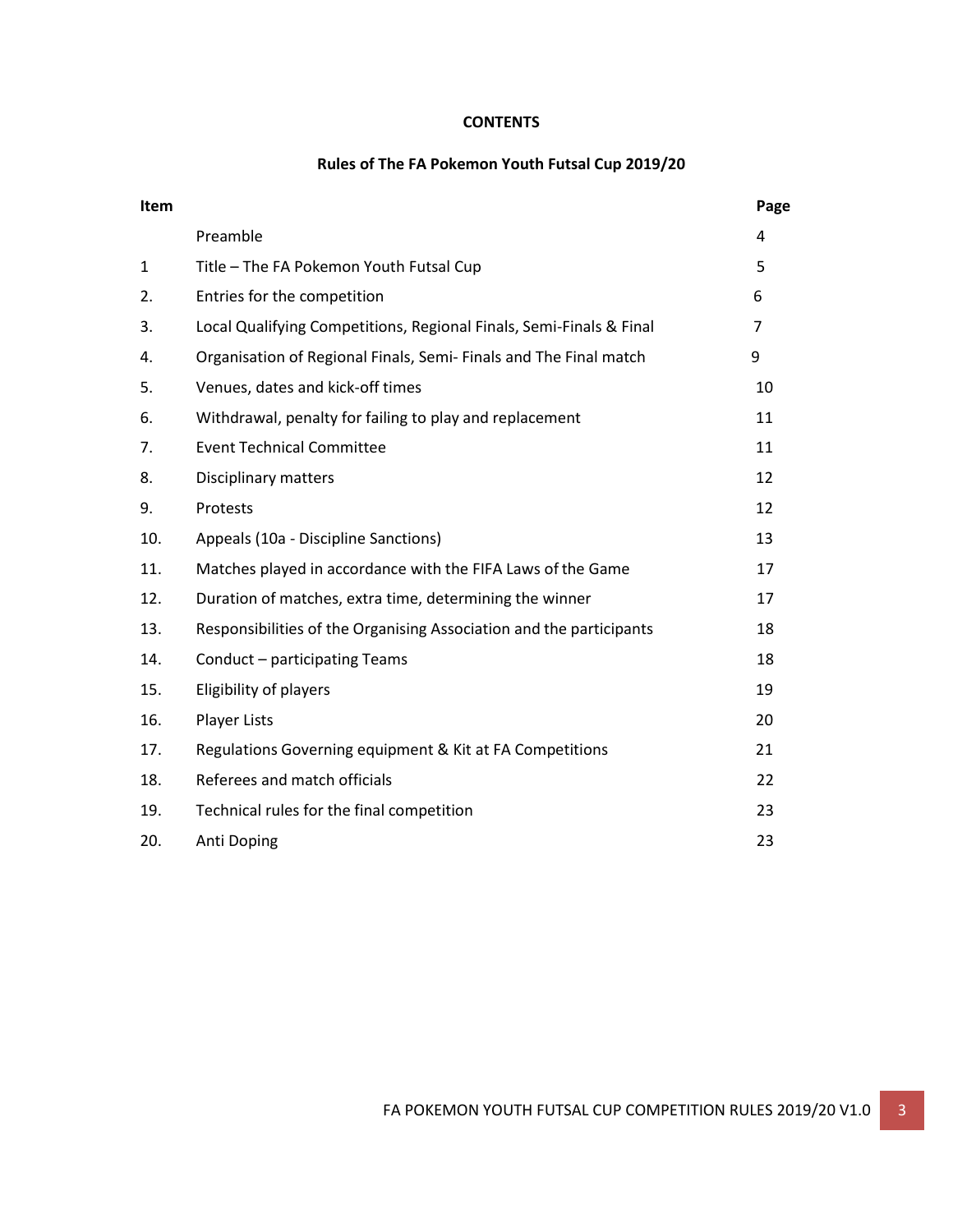#### <span id="page-3-0"></span>**PREAMBLE**

- 1. The Competition pathway comprises Local Qualifying Competitions, Regional Finals, Semi-Final events x 2, and a Final match event as a constituent part of The FA Futsal Cup Finals event. This journey, in whole or in part is known as The FA Pokemon Youth Futsal Cup 'pathway'.
- 2. Competition organogram:



Final events will filter into not more than two **Semi-Final** events to determine the two finalist teams in each competition. Semi-Final events will not be geographically oriented but drawn at random. The two finalists will be determined by each of the Final Qualifier events.<br>. This diagram is illustrative. The number of **Regional Final** events will be dictated by the volume of **Local Qualifying Competitions** in each region. Regional

- 3. Local Qualifying Competitions (LQC) will be operated by County FA's or by organisations acting under the direction of a CFA, hereinafter known as the Local Organising Committee (LOC).
- *4.* For all stages beyond the LQC these rounds shall be run under the auspecies of The FA who shall assume the role of the LOC.
- 5. An FA Futsal Cup Finals event will be held as a standalone 'finals' weekend (event) where all final matches of each FA Futsal Cup strand will take place. Hereinafter referred to as the 'Final match'
- 6. Any rights that are not ceded by these rules to the LOC or any participating club shall belong to The FA.
- 7. Where these rules make reference to a gender they shall be deemed as gender neutral e.g; 'his' or 'he' shall equally be considered as 'her' or 'she' for the specificity of applying these rules to male and female competition strands.
- 8. Although The FA Pokemon Youth Futsal Cup has been established for several years, futsal in

FA POKEMON YOUTH FUTSAL CUP COMPETITION RULES 2019/20 V1.0 4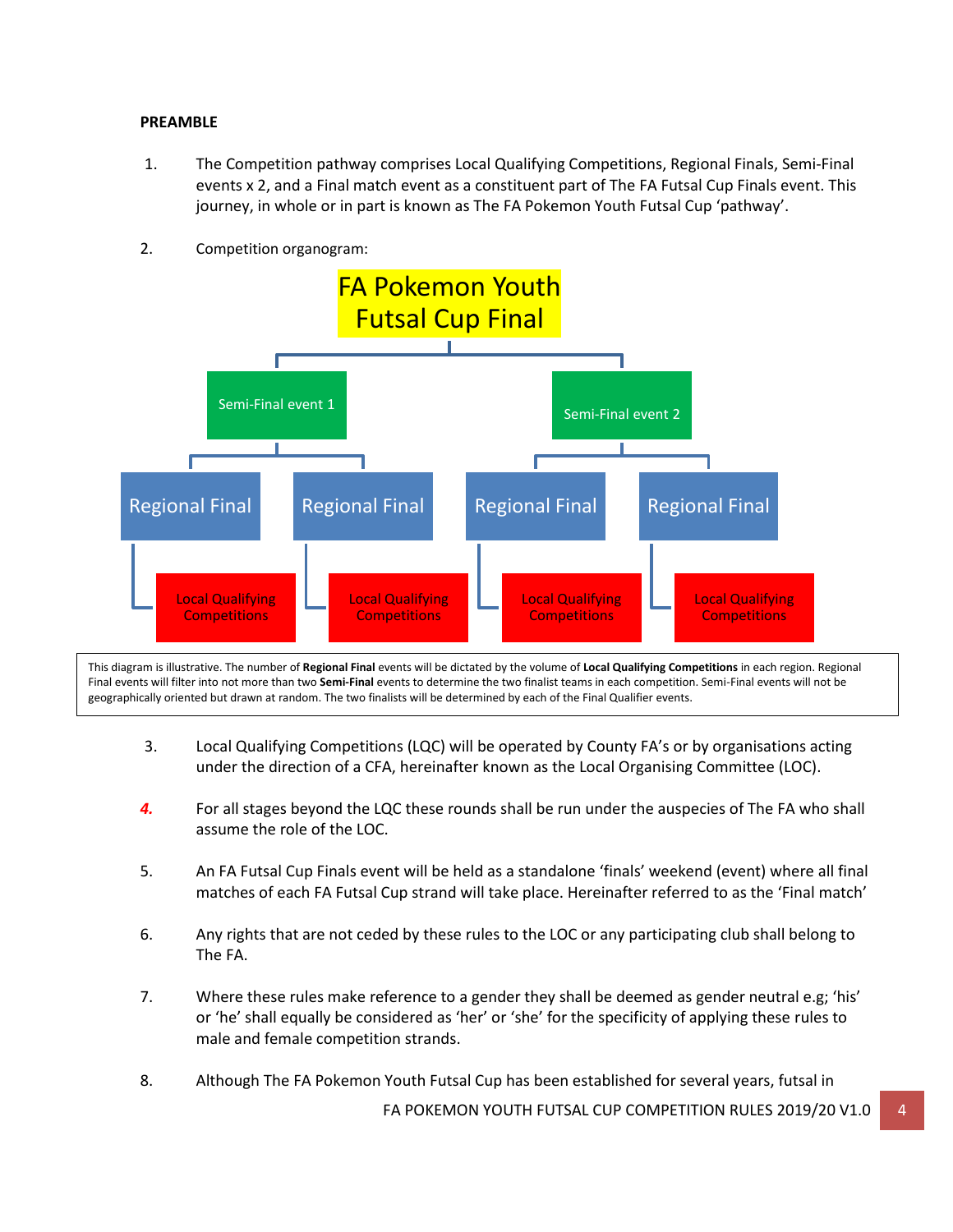England still remains a format of football under development with it's own unique international pathway from grassroots to elite. However, futsal in England still requires to develop an identity throughout this pathway, culminating in successful winning England teams and this pathway is therefore considered as a development competition at all levels and will remain so until it can be recognised that the game format has become established and embedded within the English football family. It is vital that such development competitions also enable The FA to establish a competitive national infrastructure that supports national team participation at all levels.

- i. Clubs with sufficient registered player numbers to enter more than one team in each competition strand are therefore encouraged to do so to enable the futsal experience to be offered to as many players as possible.
- ii. Where clubs enter more than one team in the same competition strand, specific rules apply to each entered team.

# **Article 1 TITLE – THE FA POKEMON YOUTH FUTSAL CUP 2019/20**

- 1. The FA Pokemon Youth Futsal Cup competition framework comprises several strands for different age bands and genders.
	- a) Competition strands across The FA Pokemon Youth Futsal Cup are for boys and girls at u10, 12, 14 & 16.
	- b) Players may not play outside of their age banding as these strands allow sufficient scope of competitions to provide for all.
- 2. This competition shall be known as The FA Pokemon Youth Futsal Cup.
- 3. The ultimate winning male and female teams will be presented with a trophy and be known as The FA Pokemon Youth Futsal Cup Champions (age and gender specific) for the 2019/20 season.
- 4. 17 medals will each be presented to the winners and runners up of each of the male and female competitions, of which 14 will be allocated to players and 3 to team staff. The medal recipients will be those named on the team sheet for The Final match only.
- 5. One medal will be presented to each of the match officials in the Final match of each competition.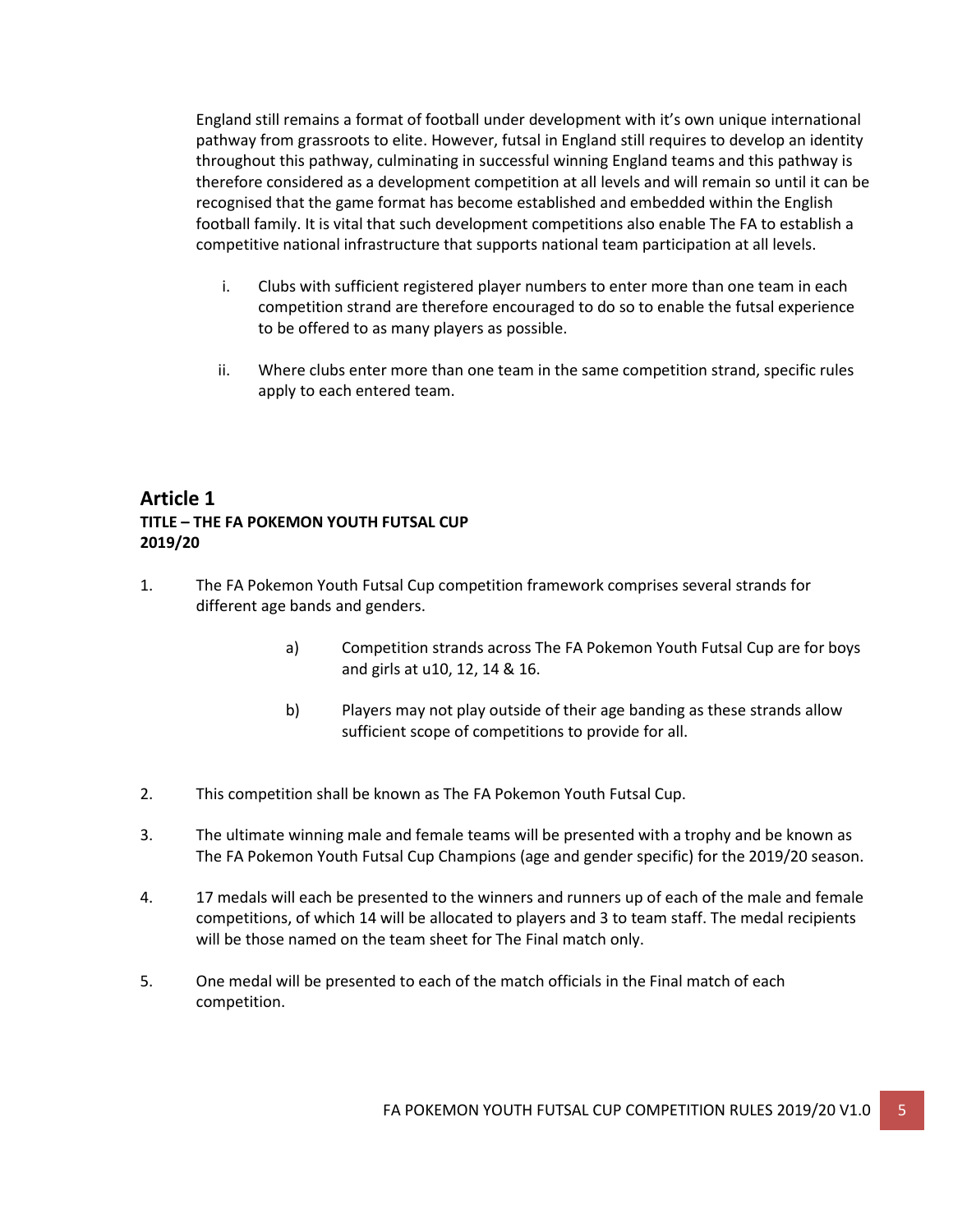# **Article 2 ENTRIES FOR THE COMPETITION**

- 1. All teams must enter the competition through The FA Pokemon Youth Futsal Cup pathway starting at the LQC level.
- 2. All competing teams shall be affiliated to their local County Football Association and must supply a County FA affiliation number as required on the competition entry form at the first point of registration.
	- *i.* Where a club enters more than one team in the same competition strand e.g: a senior and a further 'development' team, then the second or further teams shall be deemed affiliated to the County FA by their main club affiliation. Each competing team must register players uniquely and registered players may only play for the club team they are registered for and not more than one of the club teams entered.
- 3. A LQC must be registered with The FA under The FA Pokemon Youth Futsal Cup strand applicable not later than 31 November 2019.
- 4. A LQC must be registered and administered by a County FA using The FA Full Time and Whole Game Systems. No LQC will be considered a valid entry unless recorded on both of these systems.
	- i. Where a LQC is organised by a body other than the County FA but on behalf of a County FA, this requirement shall also be complied with.
- 5. Each LOC responsible for a competition pathway phase must ensure they operate a recognised Safeguarding and Welfare Policy and that appropriate procedures are in place. All participants, team officials, referees, volunteers and LOC officials shall be obligated to be governed by the Policy applied and its procedures.
	- i. A LQC Safeguarding & Welfare Officer shall be nominated and recorded in the Competition Log. They shall be accountable to the Competition Director.
- 6. Upon acceptance of an application to participate in a LQC all teams will be required to pay a one off non-refundable entry fee of £30.00. In addition, a LOC may require to supplement this charge to cover additional local competition charges and administration costs. The LOC shall make the overall entry fee clear on their competition pathway advertisement. This shall be recorded in the competition log.
	- i. Once a team is accepted as entered by the LOC, there are no further entry charges for subsequent competition stages as a consequence of progression.
- 7. Teams shall expect to incur travel and other costs associated with competing in the latter stages of the Competition which shall all be their own responsibility. Neither the LOC nor The FA shall entertain claims for any associated costs, howsoever arising.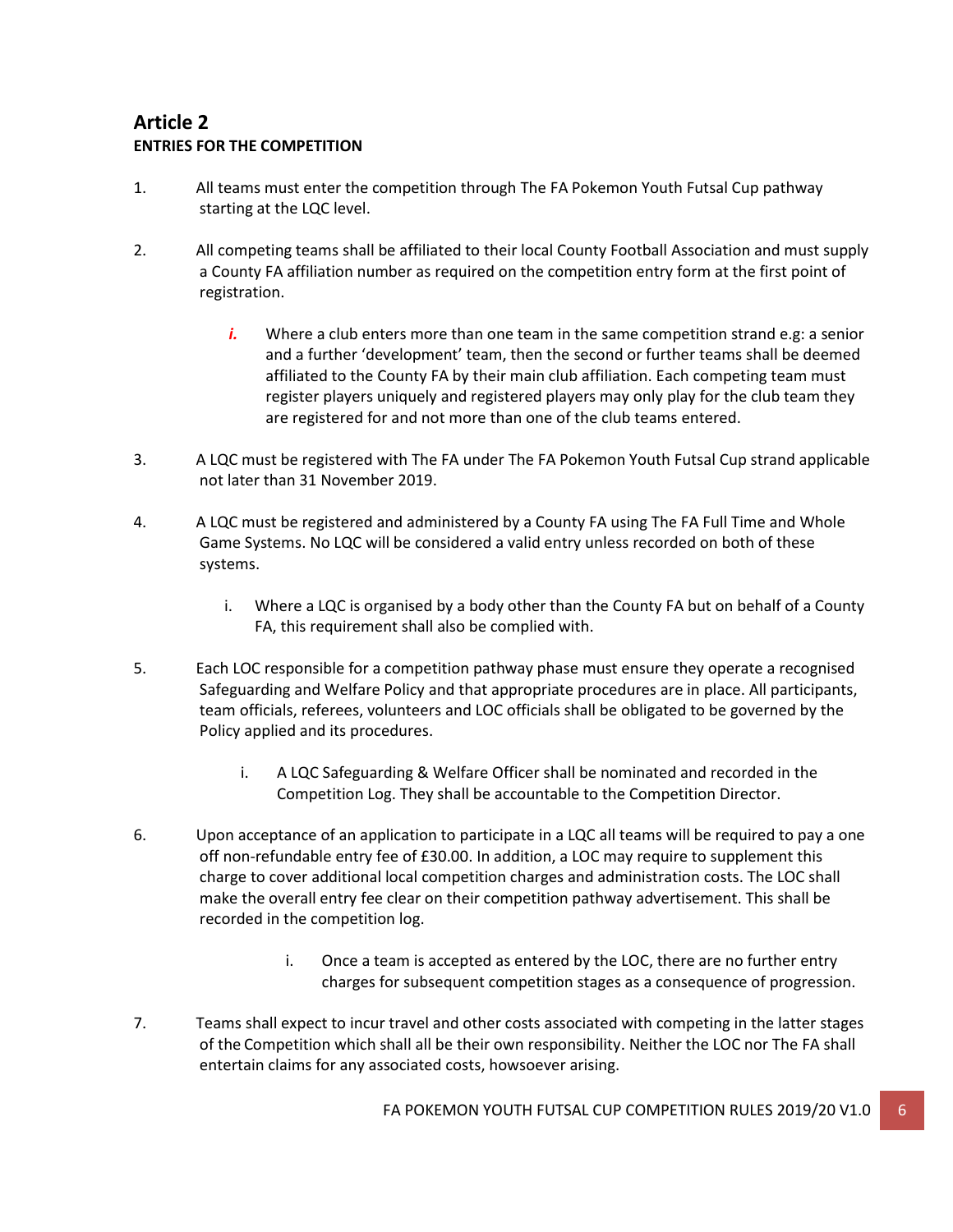- 8. The LOC shall be responsible for determining the winner of their competition(s) pathway stage and to nominate the winning team to The FA for inclusion in the next phase of the specific competition, and within 7 days of the LQC concluding fixture.
	- i. At each competition phase it will be necessary for the LOC to nominate their runner-up, in the unlikely event that the stage winner is unable to fulfil their qualification to the next stage of the competition.
- 9. A standalone Final match event will be held for each competition. Each team that reaches the Final match of their competition strand (age & gender) must lodge a bond of £200 with The FA not later than 21 days prior to the Final match. This bond will be returned to each club upon fulfilment of the Final match and not later than 7 days thereafter.
	- i. Should the bond not be satisfied by the timeline stated, The FA reserve the right to eliminate the qualified finalist and replace them in the Final match by the beaten semi-finalist from the respective semi-final event.

# **Article 3 LOCAL QUALIFYING COMPETITIONS, REGIONAL FINALS, SEMI-FINALS & FINAL**

- 1. Teams entering the Competition via a LQC must confirm their entry application by sending the official LQC entry form (Form 1), duly completed, to the respective LOC by the deadline set.
- 2. All Open Age FA Futsal Competition Pathway Clubs operating Youth teams must enter via the respective LQC operated by the County FA they are affiliated to or, if a LQC is not operated then the nearest LQC.
- 3. Teams may only enter one LQC which shall be verified by the WGS.
- 4. Where a club wishes to enter more than one team they must be entered in the same LQC and may not be known as a 2<sup>nd</sup> team or 'B' team but must be appropriately named to identify them with their affiliated club name.
	- i. Such an additionally entered team must have its own register of players recorded on the WGS and those named players may not participate for any other team in the competition, even if the same club.
- 5. Players may not play for more than one team in the competition.
- 6. A player who has been registered with one team but who has not formed part of a match bench e.g; recorded on the competition stage official team sheet in the competition may be transferred with special permission from The FA.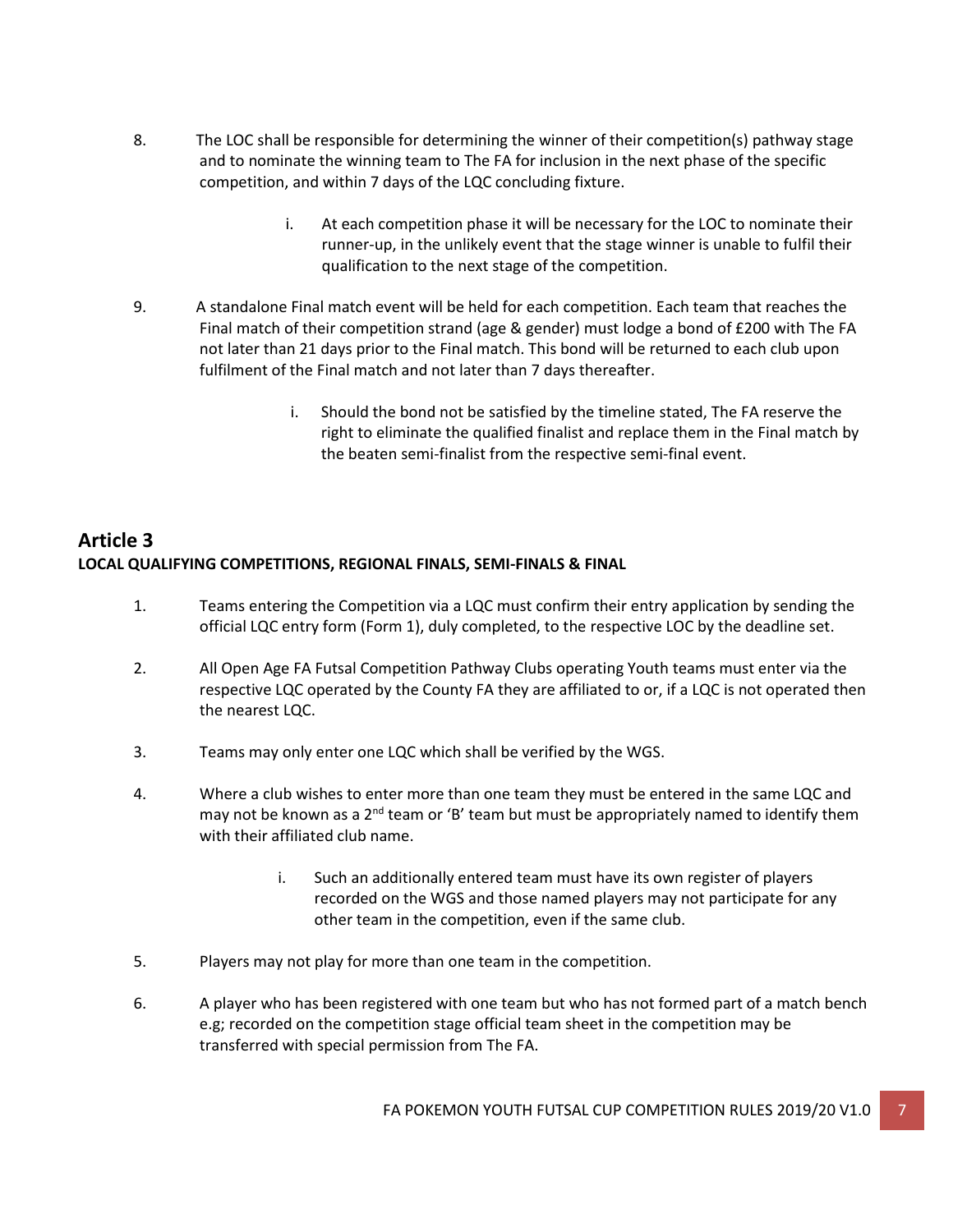- 7. If a player has been a named substitute in a qualifying match but has not played they shall treated as if they had of played.
- 8. No player over the age of 16 may participate in this competition.
- 9. Professional Game Academies may enter this FA Competition in accordance with the Professional Game Youth Development Rules and the WSL Academy Rules.
- *10.* Players registered with a PL or EFL Club as an '*Academy player*' may not play for another club in this competition as defined by the Professional Game Youth Development Rules [\(www.thefa.com\)](http://www.thefa.com/). *Note: An 'Academy Player' is a defined term within The FA Rules.*
	- *i.* A player who is signed with a PL or EFL Academy as a 'Scholar' as defined by the Youth Development Rules may play in this competition provided that the club holding their Scholarship registration has provided written agreement to another participating club and an original of which must be lodged by the participating club with the LOC as appropriate, at the time of registration. *Note: A 'Scholar' registered with an Academy is a defined term within The FA Rules.*
	- *ii. Where such a situation as in b. above occurs, that player may not play for their Academy team in this competition if entered.*
	- iii. Clubs not abiding by the requirement of FA Rules and/or Regulations will be deemed to be in breach and may be subject to disciplinary action.
- 11. This clause is not used.
- 12. Upon acceptance by the LOC administrator of a teams entry application the team administrator (as defined on the entry application form) will be assigned access to the Whole Game System via their club name and FAN number. The designated team administrator shall be responsible for uploading player registrations by the deadline date set for the competition by the LQC.
	- i. Failure to upload a minimum of 5 players by 23:59hrs on the day before the first fixture will automatically eliminate the applicant team from the competition.
- 13. Teams qualifying from a LQC to a Regional Final of the competition shall confirm their participation to the respective LOC within 7 days of qualifying.
- 14. Teams qualifying from a Regional Final to a Semi-Final event of the competition shall confirm their participation to the respective LOC within 7 days of qualifying.
- *15. This clause is not used.*
- 16. It is a condition of entering the competition, that participating teams shall automatically undertake: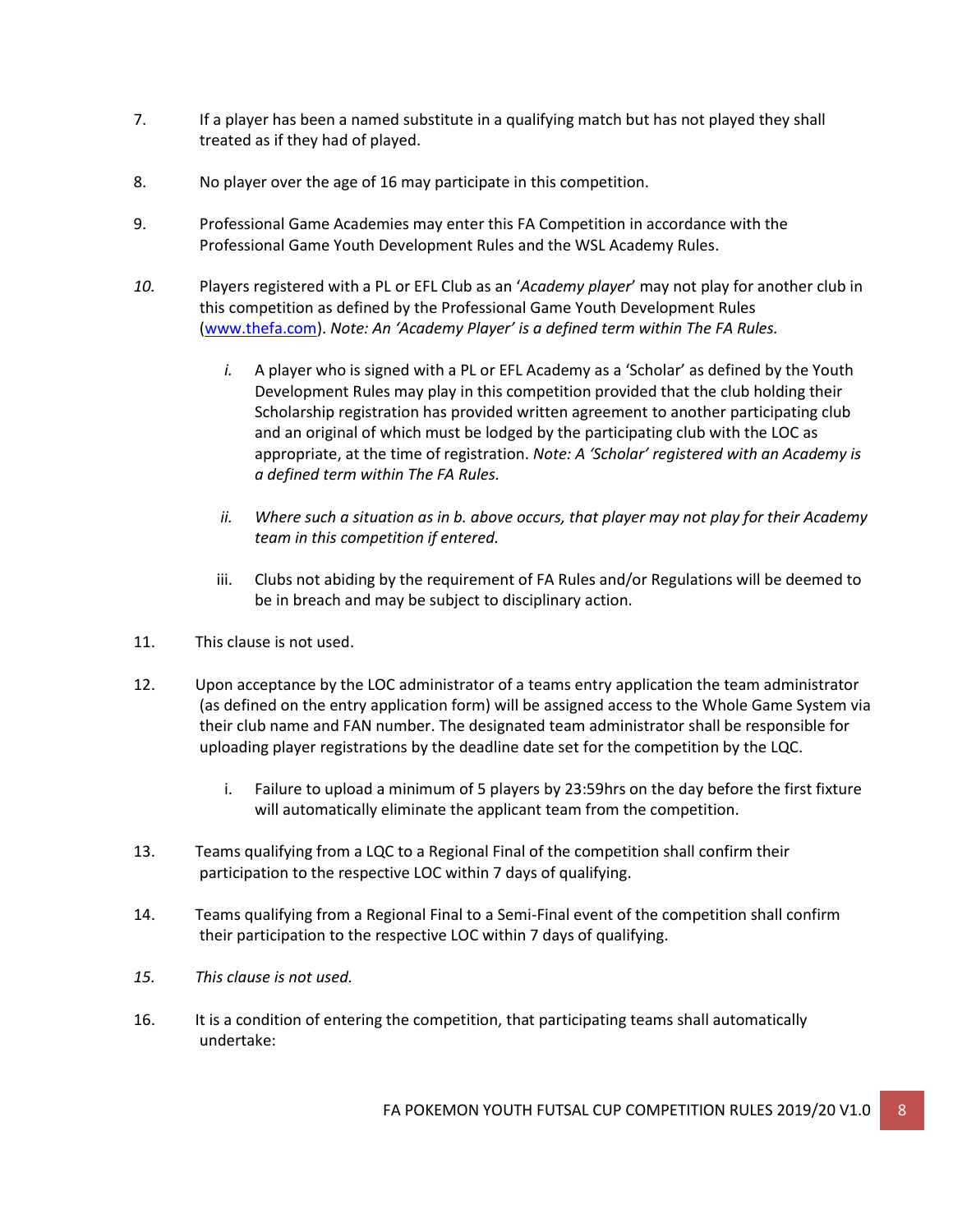- i. to observe these rules and to ensure that the members of its delegation and its players also observe these rules and the principles of fair play;
- ii. to accept the decisions passed by the bodies and officials of the LOC under the terms of these rules;
- iii. to accept the use and/or sublicense by the LOC, recordings and broadcast of the images, names and records of players and officials and those of participating associations that may appear in connection with the competition as a whole.
- iv. to accept all the arrangements made by The FA.

# **Article 4 ORGANISATION OF REGIONAL FINALS, SEMI-FINALS AND THE FINAL**

- 1. The FA is responsible for organising, hosting and staging all competition pathway stages beyond the LQC's, namely Regional finals, Semi-Finals events and The Final match of the Competition. The FA will set up a LOC as an internal operating division of the competition for each stage.
- 2. All qualified teams must register with the Competition Director or appointed competition organiser at the venue by the date and time specified by the LOC.
- 3. Teams are to make their own way to and from the designated venue and they must ensure that:
	- i. The team manager attends the team managers meeting as required and advised;
	- ii. All members of the playing squad named on Form 1 must arrive at the venue by the registration time advised in the event instructions. Teams failing to meet this criteria may be expelled from the competition stage at the discretion of the Competition Director or, may be fined and The FA reserves the right to deduct any such fine from the team's Bond (for the final match only).
	- iii. It is the responsibility of each team and the team's management to ensure that all players are at the Venue Call Point (VCP) *10 minutes* prior to the designated kick-off time for each of their scheduled fixtures advised in the event schedule and/or the team managers meeting.
	- iv. The VCP will be notified to team managers at the designated team managers meeting prior to each event.
- 4. Any team that is not at the VCP **10 minutes** prior to the designated kick-off time for each of their scheduled fixtures advised in the event schedule and/or at the team managers and/or does not adhere to the official match countdown protocols may forfeit that game andthe opponents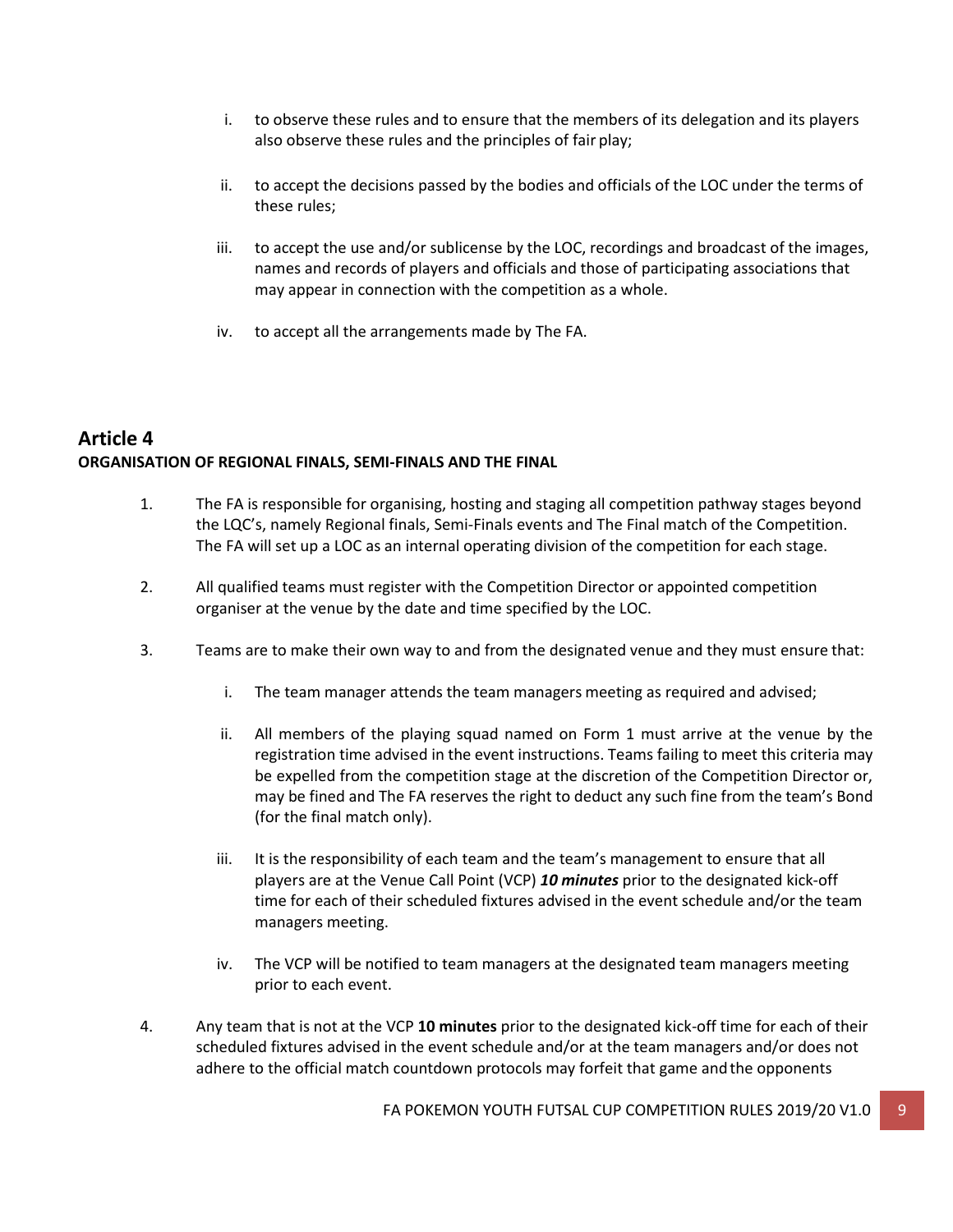awarded the points. The referee's decision will be final.

5. The LOC will not be held responsible or be obliged to accommodate any delays howsoever arising from a teams' travel issues on the day.

# **Article 5 VENUES, DATES AND KICK-OFF TIMES**

- 1. The venues, dates and kick-off times of each competition pathway stage shall be notified by the LOC not less than 7 days in advance.
- 2. Kick-off times and pitch allocation for all matches shall be confirmed, subject to notified changes in the prior 7 days, by the LOC at the event team managers meeting.
- 3. All Competition pitches will comply with the FIFA Futsal Laws of the Game.
- 4. The following pitch dimensions shall be observed for the various competition stages:
	- i. LQC minimum of 30m x 15m with a 1.0m minimum run off.
	- ii. Regional Finals onwards minimum of 30 x 15m with a 2.0m minimum run off.
	- iii. The guidance in i. and ii. above in respect of run-off dimensions is advisory. Each competition pathway phase LOC in collaboration with the facility provider shall be responsible for conducting and recording a facility health & safety risk assessment prior to the start of competition. This shall be recorded in a Competition Log and agreed with the Competition Director.
- 5. All matches will be played indoors on a plastic or wooden surface. Concrete surfaces will not be permitted.
- 6. The Futsal ball used shall be in accordance with the provisions of the FIFA Futsal Laws of the Game and the referee's decision shall be final. A ball of identical specification, manufacture and branding shall be used in each game of the same competition phase.
	- i. At the Regional Final stage onwards an official FA Pokemon Youth Futsal Cup competition match ball shall be provided to the LOC by The FA in sufficient number and to include warm-up balls to each team. These balls shall remain the property of The FA at all times.
- 7. All matches shall kick off on the allocated pitch and at the scheduled time as defined by the LOC, other than in exceptional circumstances at the discretion of the Competition Director.
- 8. The LOC shall be responsible for dressing the venue in accordance with the published guidance

FA POKEMON YOUTH FUTSAL CUP COMPETITION RULES 2019/20 V1.0 10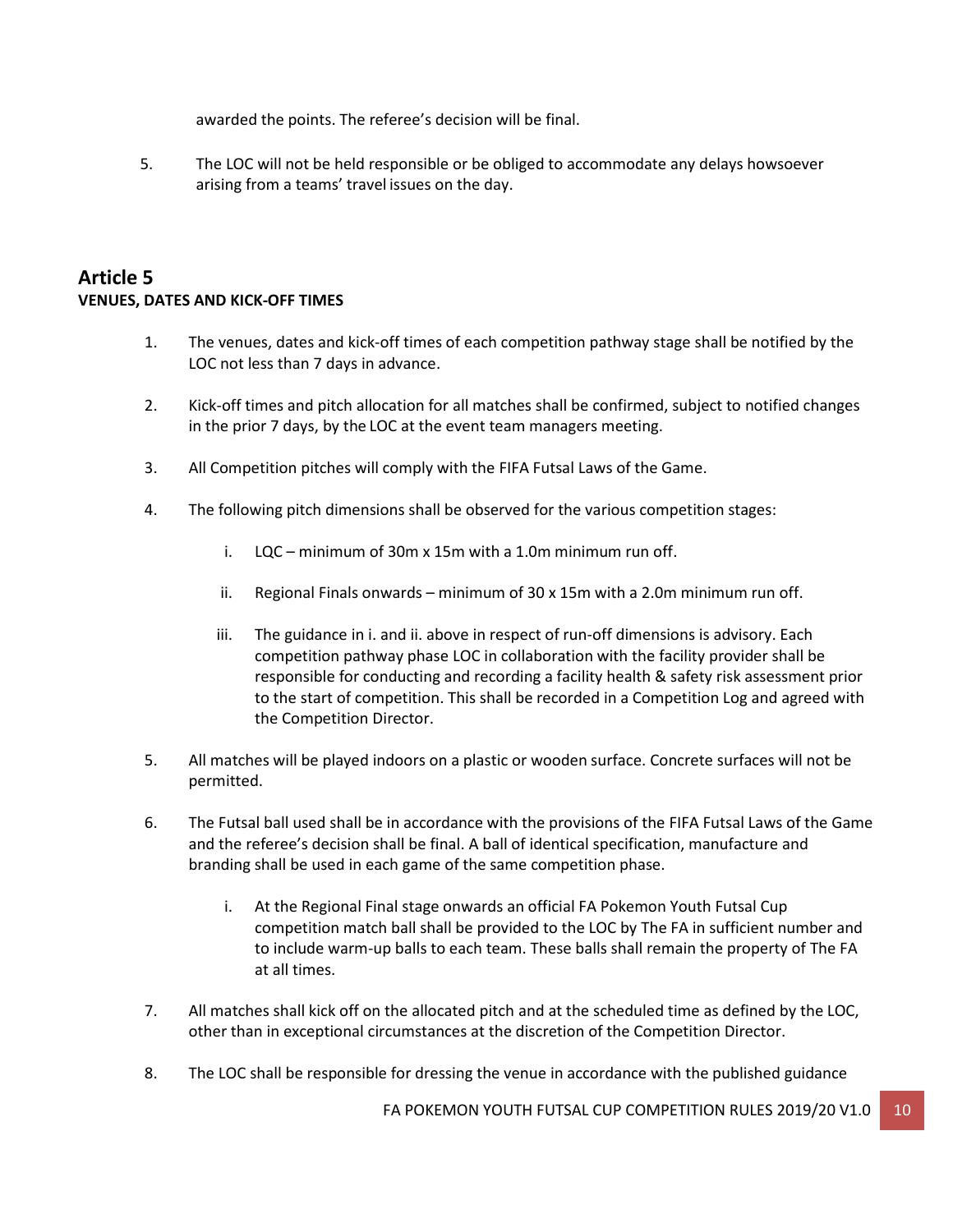issued by The FA Futsal Cup Operations Manager.

# <span id="page-10-0"></span>**Article 6 WITHDRAWAL, PENALTY FOR FAILING TO PLAYAND REPLACEMENT**

- 1. The entered teams shall undertake to play all of their matches until eliminated and/or all of their scheduled matches are concluded.
- 2. If a team refuses to play, it may be disqualified from the competition as a whole and all prior results nullified.
- 3. Depending on circumstances and the decision of the Event Technical Committee, any team that withdraws, or if through the fault of any participating team, a match cannot take place or be played in its entirety, the Event Technical Committee shall declare that the match be forfeited (*awarding victory and the resultant three points to the named opponent as well as the score of 3- 0, or, greater depending on the score in the match at the time of an abandonment*) and may also exclude the team concerned from the competition and if so, nullify all prior results. The FA may take any other action deemed necessary.
- 4. The Event Technical Committee may take whatever action is deemed necessary in the case of force majeure.

#### **Article 7 EVENT TECHNICAL COMMITTEE**

- 1. The Event Technical Committee (ETC) shall be appointed by the LOC and is responsible for organising the Competition phase in accordance with The FA Rules. The ETC shall be overseen by the appointed Competition Director.
- 2. The ETC may, if necessary, appoint a bureau and/or a sub-committee to deal with emergencies. Any decision taken by the bureau or sub-committee shall come into effect immediately, but shall be subject to confirmation by the Competition Director at the earliest reasonable opportunity.
- 3. The ETC shall draw up and publish, not less than 7 days prior to the event commencement date, the rules for the Competition phase, giving all due consideration of current FA Rules.
- 4. The responsibilities of the ETC includes, but is not limited to:
	- i. Supervising general preparations, deciding on the match system, the draw and forming groups.
	- ii. The process to determine a winner and runner-up
	- iii. Fixing the dates and venues and choosing pitch allocations
	- iv. Determining kick-off times
	- v. Choosing the competition futsal ball (as applicable) and the stipulated technical material;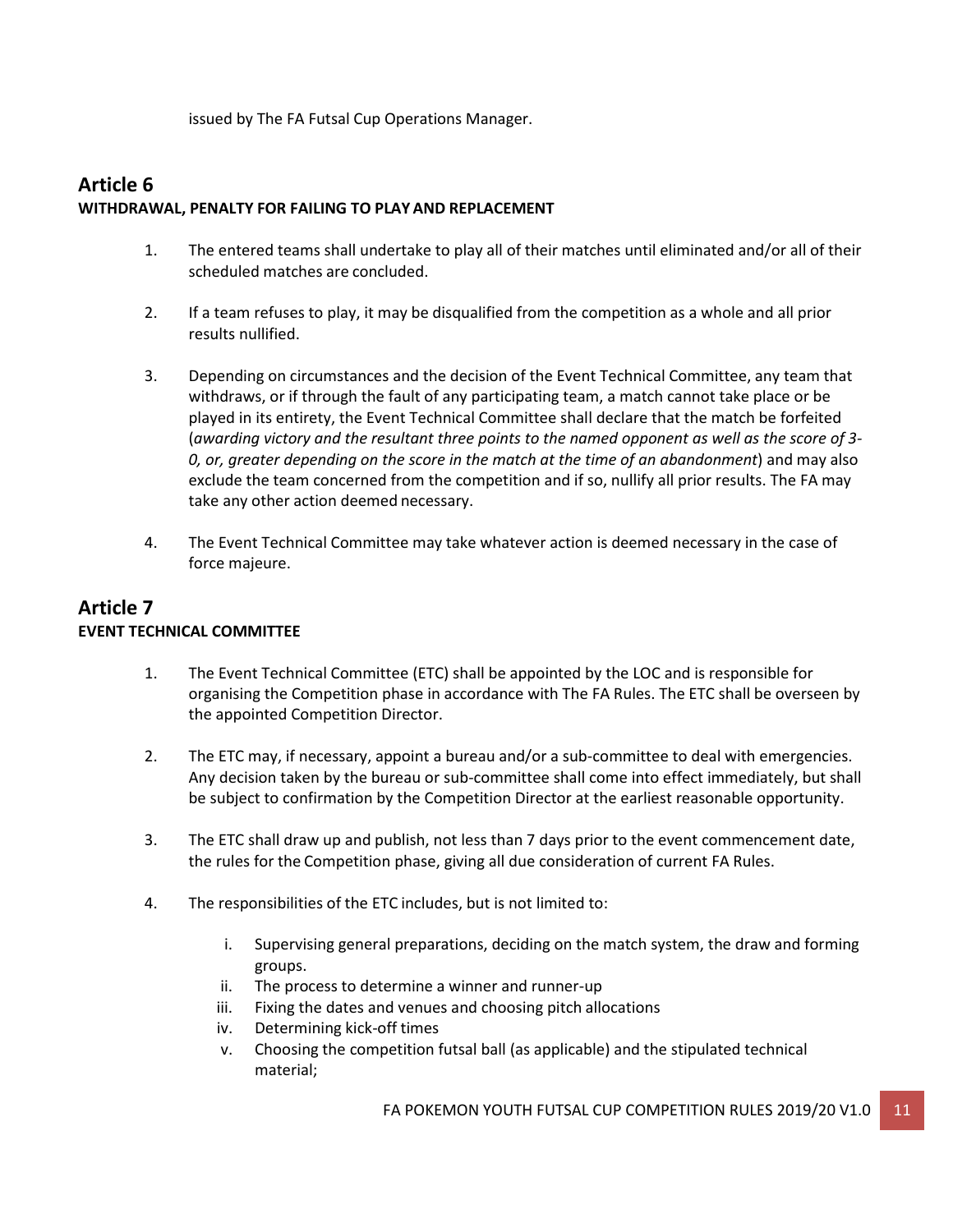- vi. Stipulating team colours
- vii. Match official's appointments
- viii. Settling cases of force majeure
- ix. Disciplinary actions, in accordance with the rules
- x. Judging protests and taking appropriate steps to verify their admissibility
- xi. Dealing with every other aspect of the LQC that is not the responsibility of any other body under the terms of these rules.
- 5. The decisions taken by the LOC ETC are final and binding.

# **Article 8 DISCIPLINARY MATTERS**

- 1. The participating teams undertake to comply with The FA Disciplinary Code in force and the relevant circular(s) issued. In addition, the teams agree notably to:
	- i. Respect the spirit of fair play and non-violence;
	- ii. Behave accordingly;
	- iii. Refrain from doping as defined by the FIFA Doping Control Regulations and submit to testing as required by FA Regulations.

# **Article 9 PROTESTS**

- 1. All protests must be lodged in the time frame indicated herein and accompanied with a Protest Bond of £50.00 in cash which shall only be returned in the event of a successful protest. A receipt shall be immediately issued by the Competition Director upon receipt of the payment. A payment must be accompanied by a written protest.
- 2. Unless otherwise stipulated in this Article, protests shall be submitted in writing to the Competition Director or appointed competition manager as advised in the team managers meeting within 30 minutes of the end of a match.
	- i. Protests submitted outside the specified deadline shall be disregarded and the Protest Bond forfeited.
- 3. Protests regarding a specific match may only be lodged by the competing teams.
- 4. Protests regarding the eligibility of players for any match shall be submitted in writing to the Competition Director no later than 30 minutes prior to the commencement of the respective teams 1<sup>st</sup> game in the LQC or any round thereafter.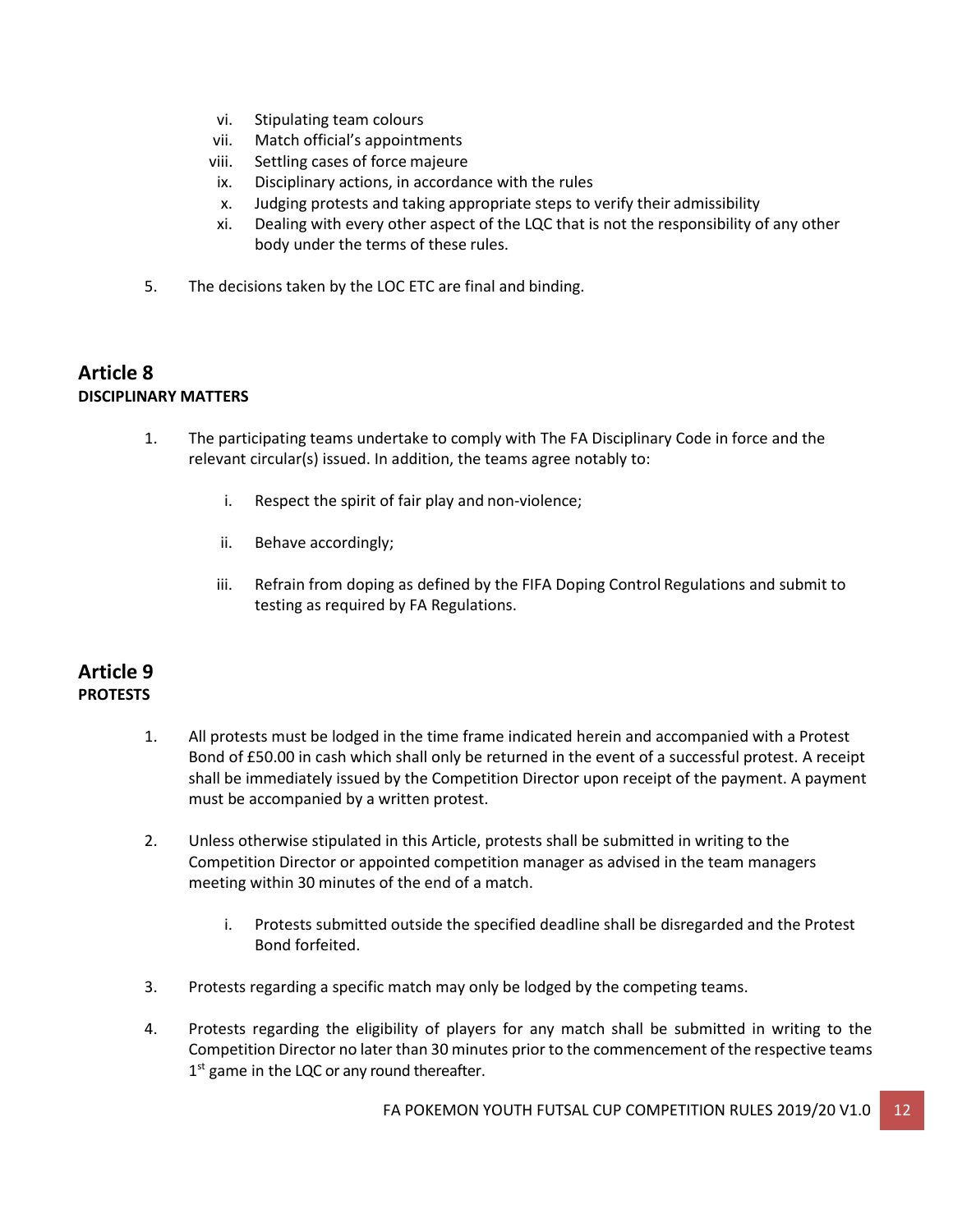- 5. Protests regarding the state of the pitch and its surroundings, markings, goals or futsal balls shall be made in writing to the Competition Director or appointed competition manager before the commencement of the first game and only by the named manager of the team lodging the protest.
- 6. No protests may be made against the referee's decisions connected with play, such decisions being final.
- 7. If a frivolous or irresponsible protest or appeal is lodged, the ETC may impose a fine or take any other action deemed appropriate.
- 8. Teams may not take disputes to a civil court. If a protest outcome decision is subject to Appeal, the appellant shall undertake to submit any such disputes to the jurisdiction of The FA, and, should the need arise, to the Court of Arbitration for Sport (CAS) in Switzerland having first followed due process as set out in current FA Rules.
- 9. Once the Competition has finished, any protests regarding the sporting procedure during the competition shall be disregarded.

# **Article 10 APPEALS**

- 1. A team which has lodged a protest and who is not satisfied with the outcome as advised by the Competition Director may lodge an Appeal.
- 2. A team which is impacted by the outcome of a decision following a protest by another team may lodge an Appeal.
- 3. An Appeal may be lodged on one of the following grounds only;
	- i. An Appeal 'on the day' by a team against a decision of the Competition Director.
	- ii. An Appeal made against a decision of the LOC.
- 4. The two appeal grounds 3i) & 3ii) are mutually exclusive and therefore a team can only Appeal under one of the grounds noted.
- 5. For the avoidance of doubt, an Appeal cannot be made against a referee's decision on the field of play.

#### **Appeal A**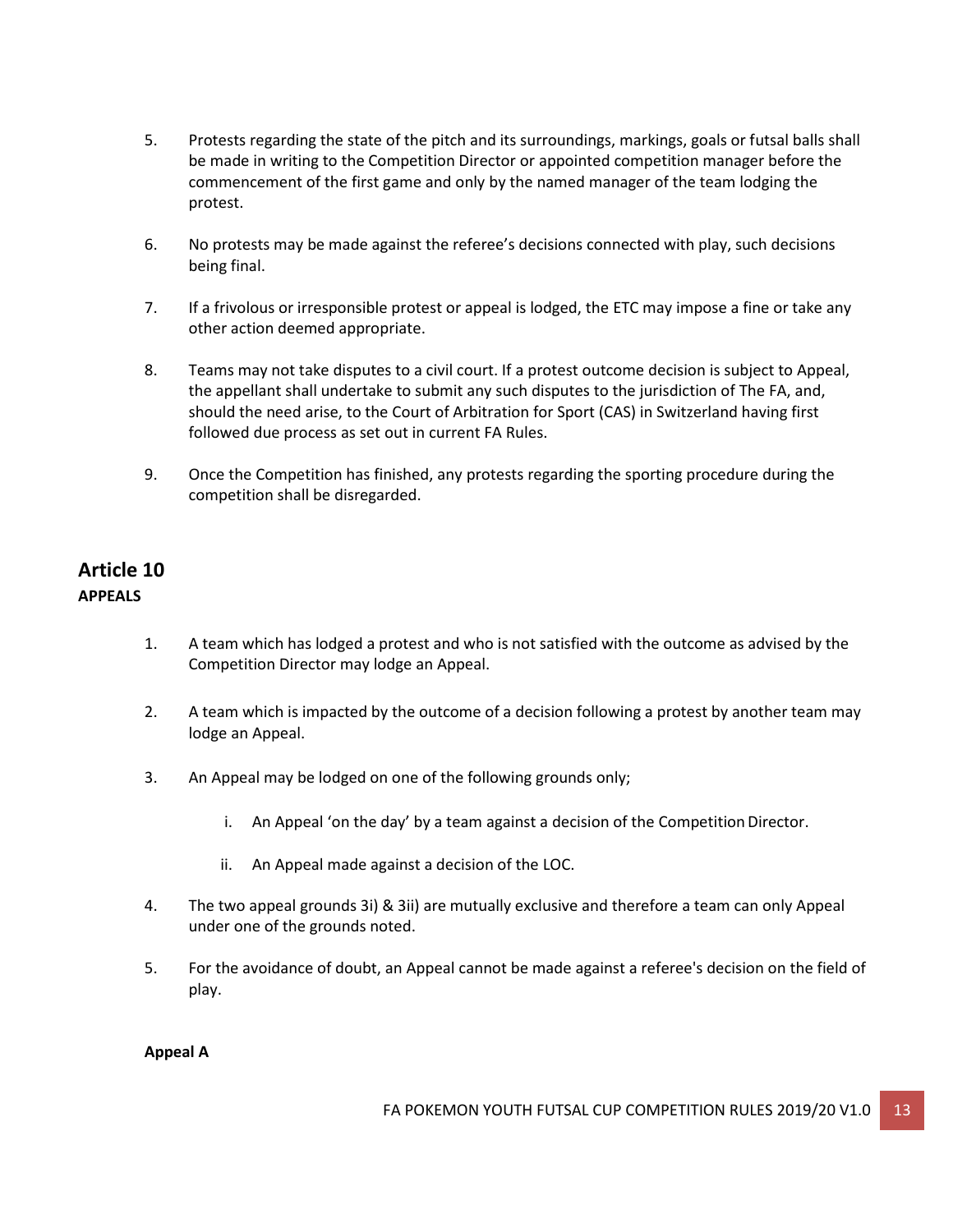- 1. An 'on the day' Appeal against a decision made by the Competition Director:
	- i. A participating team (the appellant) can Appeal against a decision of the Competition Director by completing 'FORM A' within 30 minutes of the decision being notified to the team accompanied by a £50.00 cash Appeal Bond. The appellant may obtain 'FORM A' from the LOC control and must immediately notify the Competition Director or competition manager of their intention to Appeal against the decision as soon as the notification is received. The Appeal must be lodged with the Competition Director.
	- ii. The ETC will hear the Appeal and their decision will be final and binding and will be notified by the Competition Director.
		- For the avoidance of doubt there can beno further appeal made against this decision by the appellant.

#### **Appeal B**

- 2. A participating team can Appeal against a decision of the LOC by lodging an Appeal to the Disciplinary Department at The Football Association and this must be lodged not more than 7 days after the original decision was made by the LOC. The Appeal must be written in English and be accompanied by a non-returnable fee of £50.00 sterling. Cash will not be accepted. The Appeals Panel will be made up of representatives of The Football Association who are not members of the LOC and in accordance with FA Rules.
- 3. An appeal must set out the grounds under which the team believes the decision to be unfair based only on one of the following grounds:
	- i. That the decision making body has come to a decision on the facts of the case which no reasonable body could have reached; or,
	- ii. That the decision making body imposed a punishment, without reasons, not conforming with the Schedule Guide to recommended punishment; or,
	- iii. That the decision making body imposed an award, order or any other sanction whichis excessive.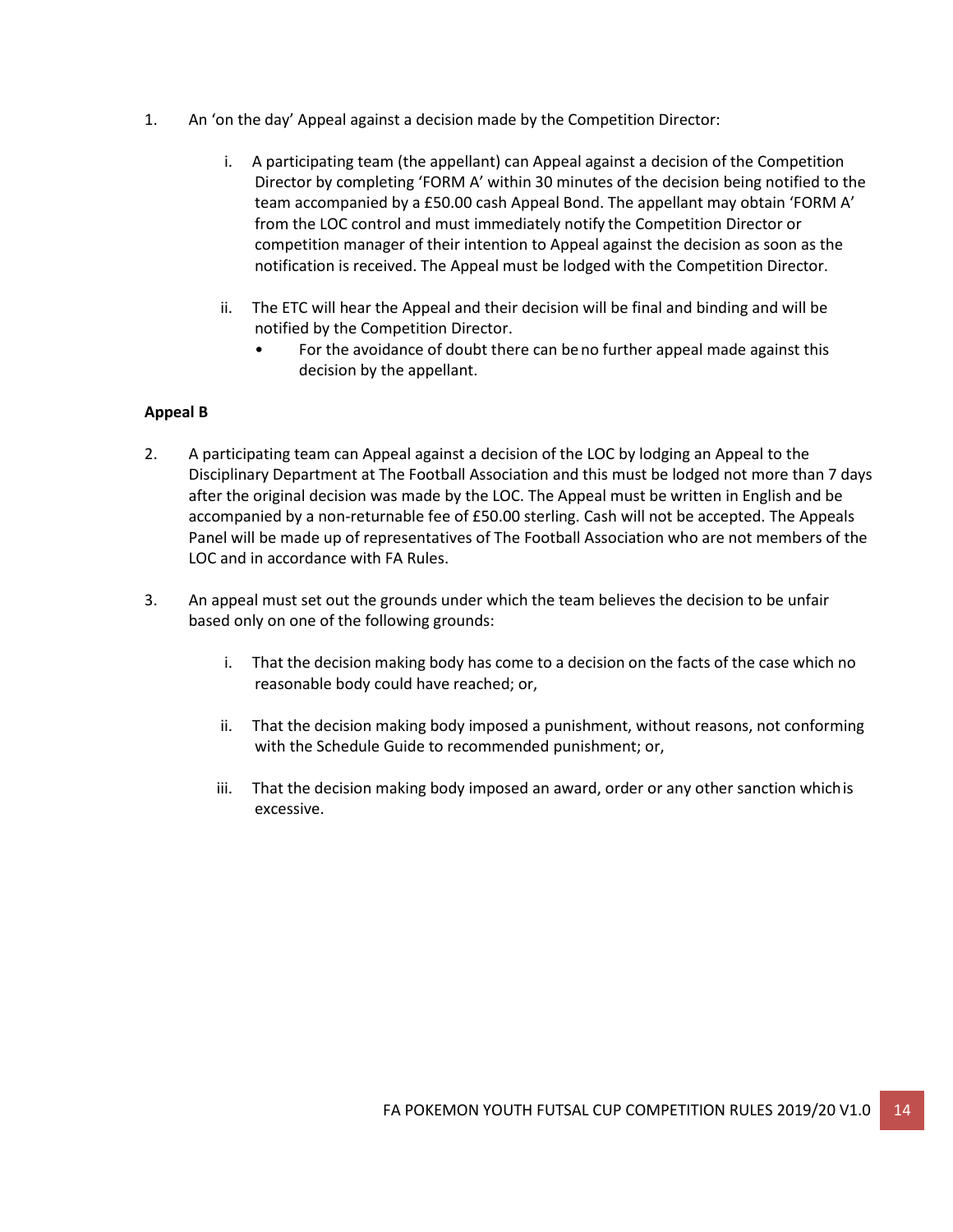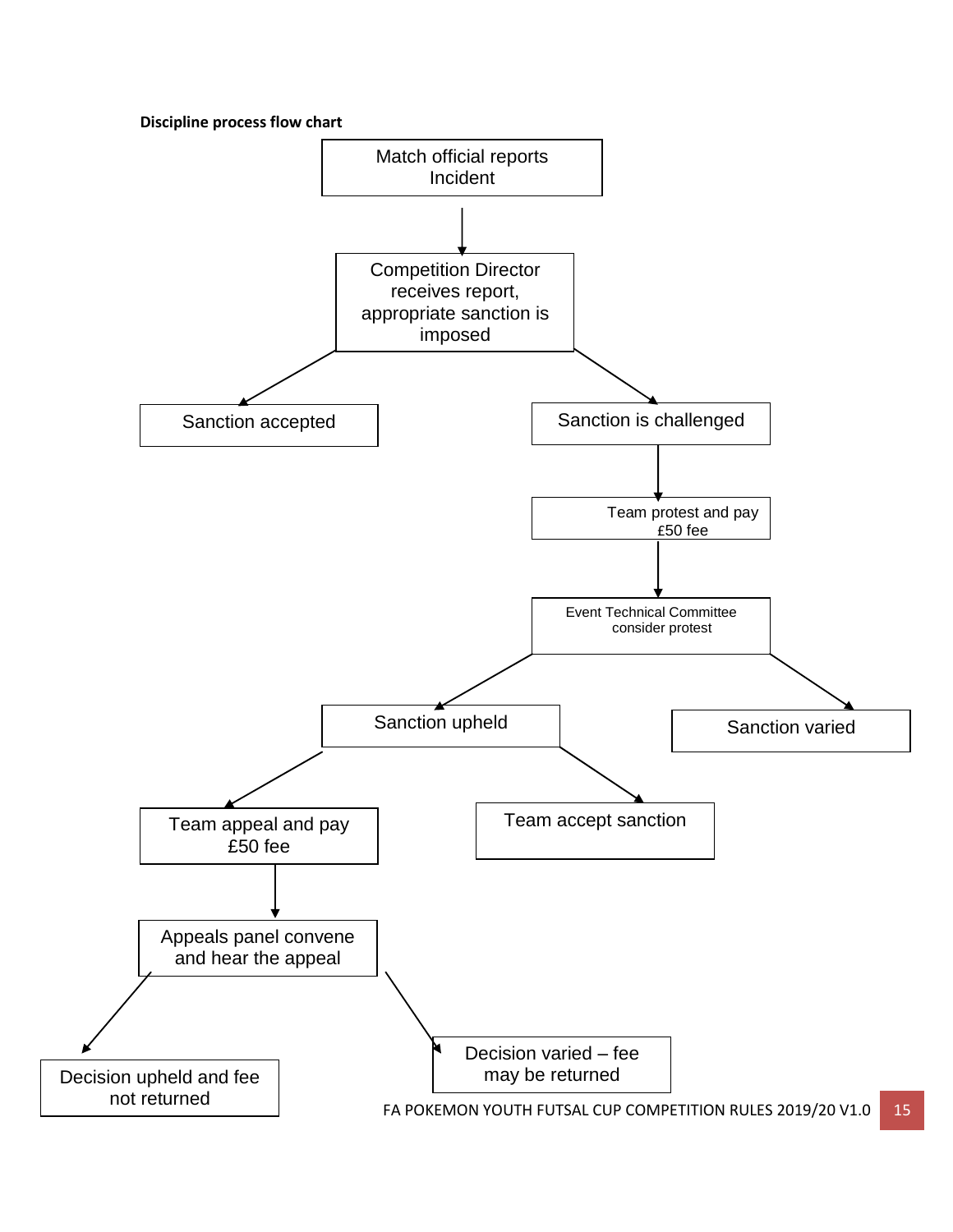# **Article 10 a DISCIPLINE SANCTIONS**

- 1. A player who is sent from the field of play is suspended for the next match in the competition pathway. The ETC is entitled to augment this sanction in accordance with the standard match suspension tariff outlined below:
	- Receiving a second 'yellow card' in the same match 1 Match suspension
	- Denying a goal or an obvious goal scoring opportunity 1 Match suspension
	- Use of offensive, insulting or abusive gestures 2 Match suspension
	- Attempting to kick or strike another player 3 Match suspension
- 2. Any action deemed to be serious foul play (as highlighted below) will incur a tariff equivalent to permanent exclusion from the that stage of the competition and will also be considered by The FA for further disciplinary charges and sanctions in line with FA Rules and Regulations in force at the time of the event:
	- Kicking or striking another player
	- Use of offensive or insulting or abusive language or gestures directed at match officials Spitting
	- Head butting Assault
	- Refusing to leave the field of play when ordered
	- Causing a match to be abandoned
	- Any offences where the offender has also acted in a discriminatory manner for reasons of ethnic origin, colour, race, religion, sex, sexual orientation, disability.
- 3. Throughout each individual stage of the competition (e.g. LQC, Regional Finals, Semi-Finals and The Final) a player who receives three (3) cautions (yellow cards) shall automaticallybe suspended for the next match within the competition. Once a team progresses into each new phase of the competition the yellow card count will be reset to zero and will start again for each player; yellow cards will not be carried forward into the next stage of the competition. For the purpose of clarity, red cards and their accompanying disciplinary sanction will carry forward into following stages of the competition. This will be electronically monitored by the Whole Game System.
- 4. If a player receives further cautions after his suspension this will be considered by the ETC and could result in a further suspension.
- 5. All suspensions incurred in the competition will only be served in The FA Futsal Cup strands.
- 6. This clause is not used.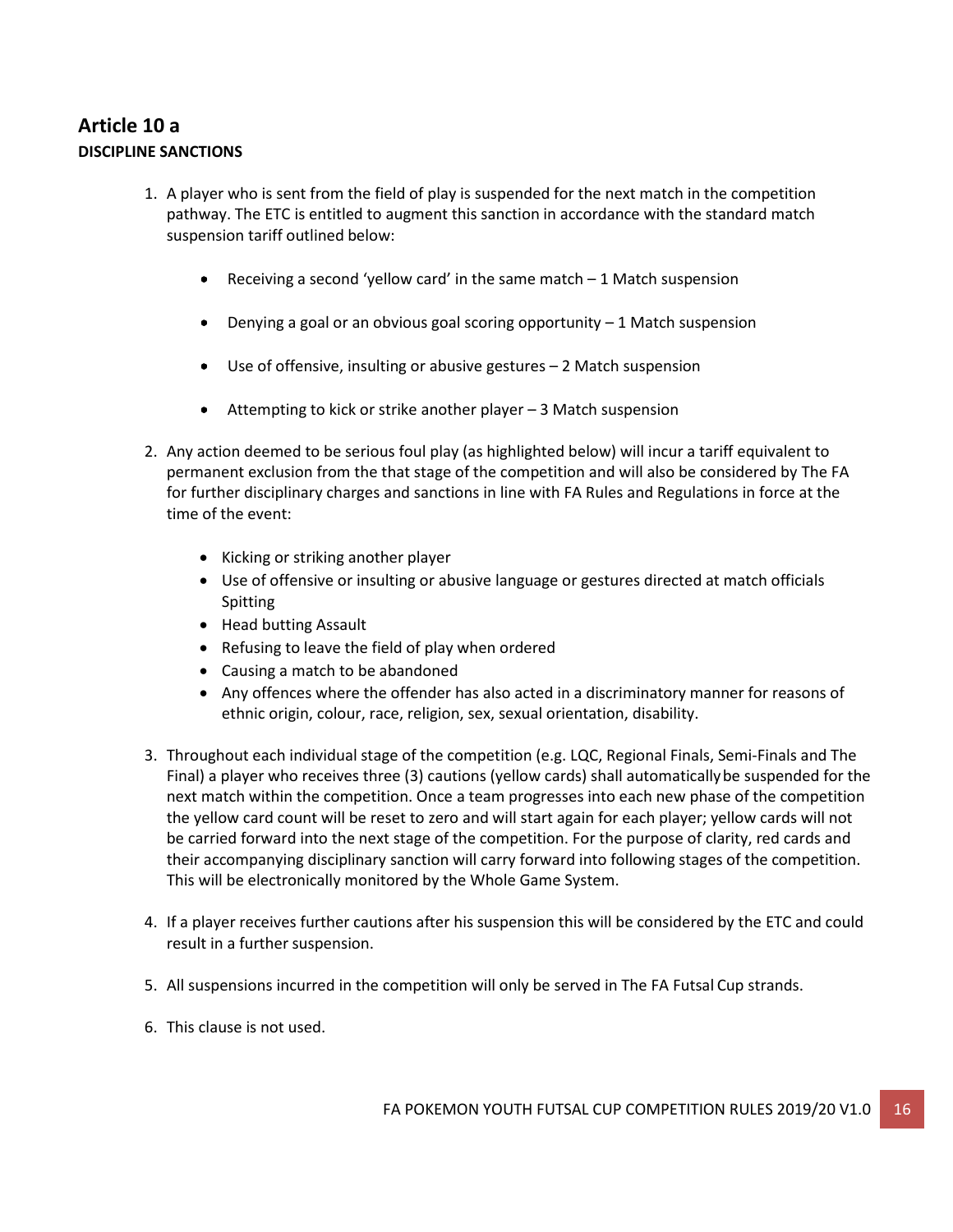# **Article 11 MATCHES TO PLAYED IN ACCORDANCE WITH THE FIFA LAWS OF THE GAME**

- 1. All matches shall be played in accordance with the FIFA Futsal Laws of the Game save for local competition amendments defined within Article 12 herein only.
- 2. In the event of a dispute or any discrepancy in the interpretation of the FIFA Futsal Laws of the Game, the English version is authoritative.

# **Article 12 DURATION OF MATCHES, EXTRA TIME, DETERMINING THE WINNER**

- 1. LQC matches shall consist of two equal halves, of not less than 15 minutes and not more than 20 minutes in duration (with a minimum of a 5 minute interval).
	- i. Subject to the competition format adopted by the LOC to suit the number of entrants and local constraints, it shall be permissible for a LQC to operate to either running or stop-clock but the competition must be consistent across all matches and must take into consideration the number of games to be played by each team in quick succession as applicable.
- 2. For competition pathway stages beyond a LQC each match shall consist of two equal halves, each of 20 minutes in duration (with a minimum of a 5 minute interval) to a stop-clock format.
- 3. The Final match in the competition shall be played fully in accordance with the FIFA Futsal Laws of The Game with two equal halves of 20 minutes to stop clock format and a half time break of between 10-15 minutes subject to the event timetable.
	- i. If, in accordance with the provisions of these rules, extra time is required to decide the **Final match** that is level at the end of normal playing time, it shall always consist of two equal periods of five minutes played to stop-clock clock protocol. If the match is still level after extra-time the match shall be decided by kicks taken from the penalty mark in accordance with the FIFA Futsal Laws of the Game. Should the scores still be level after the initial **three** penalty kicks per team have been taken the penalties shall continue in rotation under the 'sudden death' principle.
- 4. At all competition pathway stages prior the Final match a mini-league principle will be applied. Minileague winners will be decided by:
	- i. **Points attained**, if teams are equal on points then by;
	- ii. **Goal difference**, if teams are still equal then by;
	- iii. **Goals scored**, if teams are still equal then by the;
	- iv. **Head to head** results, and if that result was a draw then by the;
	- v. **Drawing of lots**, under the control of the LQC Competition Director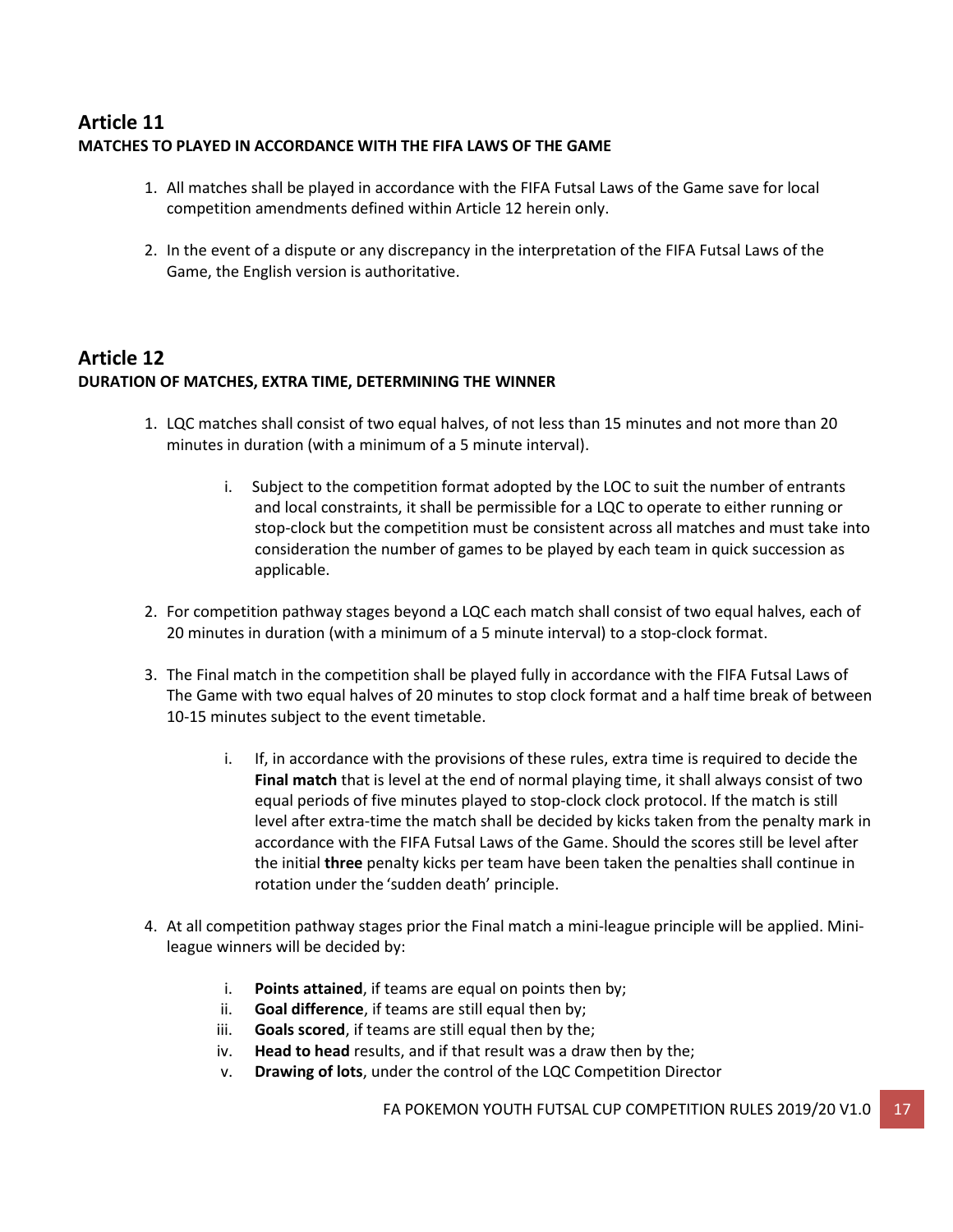- 5. The duration of a mini-league shall be determined by the LQC Competition Director, but shall conclude at least 8 days prior to the notified next pathway stage.
- 6. Where in a competition pathway stage prior the Final match, the score of a final game is level at fulltime and both participating teams cannot be separated under the application of Regulation 4 (i to iv inclusive) above, the specific match shall be decided by kicks taken from the penalty mark in accordance with FIFA Futsal Laws of The Game, to avoid the drawing of lots.
	- i. Should the scores still be level after the initial three penalty kicks per team have been taken the penalties shall continue under the 'sudden death' principle.

# **Article 13 RESPONSIBILITIES OF THE ORGANISING ASSOCIATION AND THE PARTICIPATING TEAMS**

- 1. All participants in the competition, regardless of their function, are required to hold adequate insurance cover (£10,000,000) which is provided through their County FA affiliation.
- 2. The LOC are required to hold adequate insurance cover (£10,000,000).

# **Article 14 CONDUCT – Participating Teams**

- 1. Each participating team shall be responsible for:
	- i. The conduct of the members of its delegation (officials and players), and of any person carrying out duties on its behalf throughout the Competition.
	- ii. Completing the registration of players on the WGS by the date stipulated and confirming team staff details at the team managers meetings.
	- iii. Fulfilling the accreditation requirements for players and staff as outlined by the LOC.
	- iv. Attending the team managers meeting at each appropriate stage of the qualification pathway.
	- v. Submission of team bond as outlined by the LOC for the Final match.
	- vi. Ensuring all players submitted on the team sheet for the fixture(s) arrive at the venue before the LOC designated player registration time. *Players arriving after the LOC*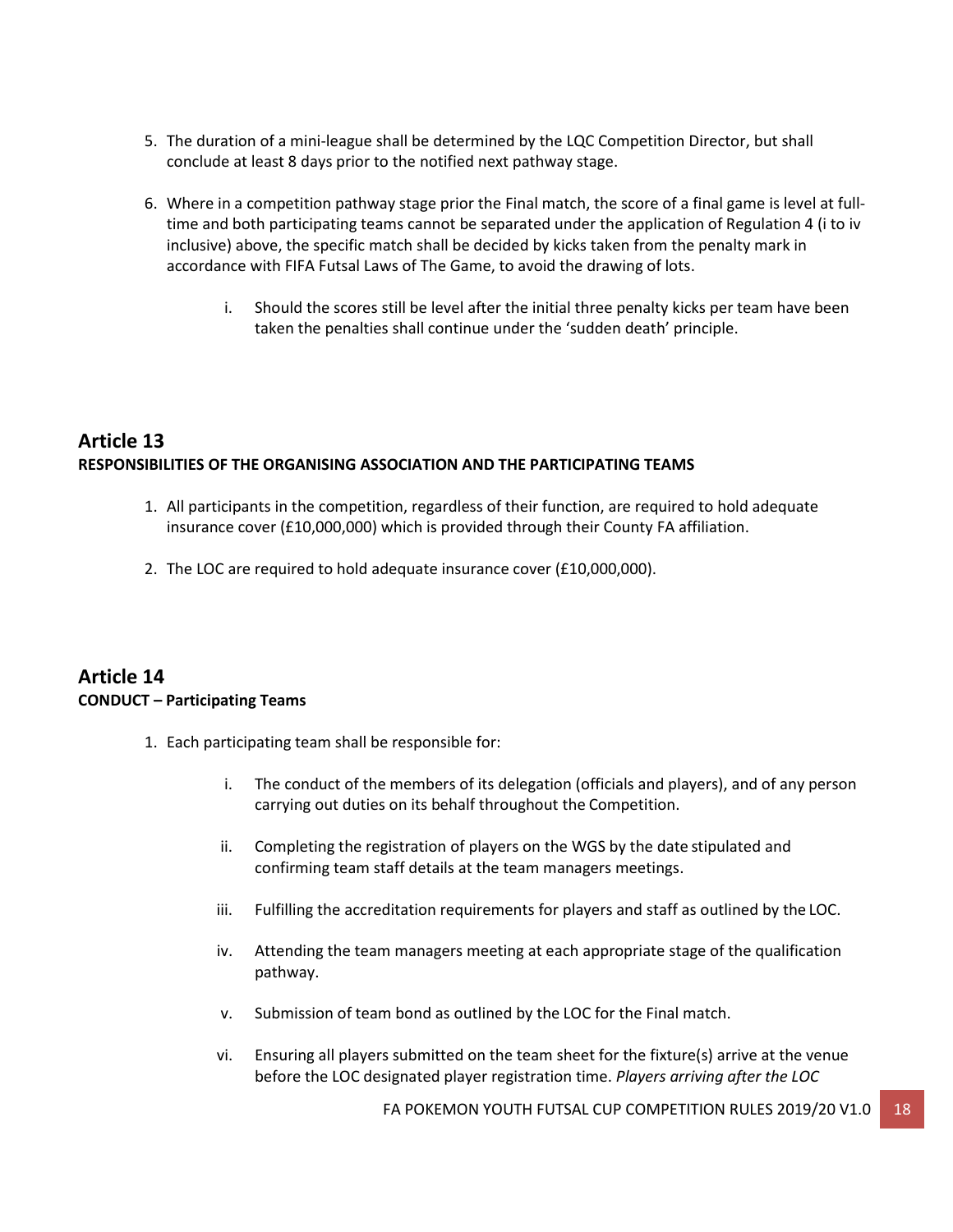*deadline may not be registered to play. Teams who do not present with a minimum of three players by the advised player registration time will be struck from the respective stage of the competition.*

- vii. The medical and hospital requirements for their own players.
- viii. Concluding compulsory health, accident and travel insurance cover for all the members of its delegation.
- ix. Ensuring teams are at the VCP 10 minutes prior to the start of their matches.

# **Article 15 ELIGIBILITY OF PLAYERS**

#### **1. Teams**

- i. The FA Pokemon Youth Futsal Cup (strand) shall not be considered as consistent with any other FA Futsal Cup competition strand and players registered for a team in the FA Schools Futsal Cup may play for a different team in the FA Pokemon Youth Futsal Cup.
	- a. A player who is registered for more than one club but in differing FA Futsal Cup strands shall have all disciplinary endorsements transferable across competition strands.
- ii. Players cannot register or play for more than one team in The FA Pokemon Youth Futsal Cup.
- iii. Any player currently serving a suspension issued by The FA or a County FA will not be eligible to play in the event / respective game (s) until that suspension is expired. This shall be electronically monitored by the WGS.
- iv. *This clause is not used*.
- v. *This clause is not used*.
- vi. Player registrations are collated and recorded via The FA's Whole Game System (WGS) which requires club officials to collect and verify player ID. These ID documents may be requested for inspection during the play phase of the competition so copies should be brought to each venue by the team official.
- vii. *This clause is not used*.
- viii. Any team found guilty of fielding an ineligible player shall forfeit the match(es) in which the player(s) has/have participated and the team may be excluded from the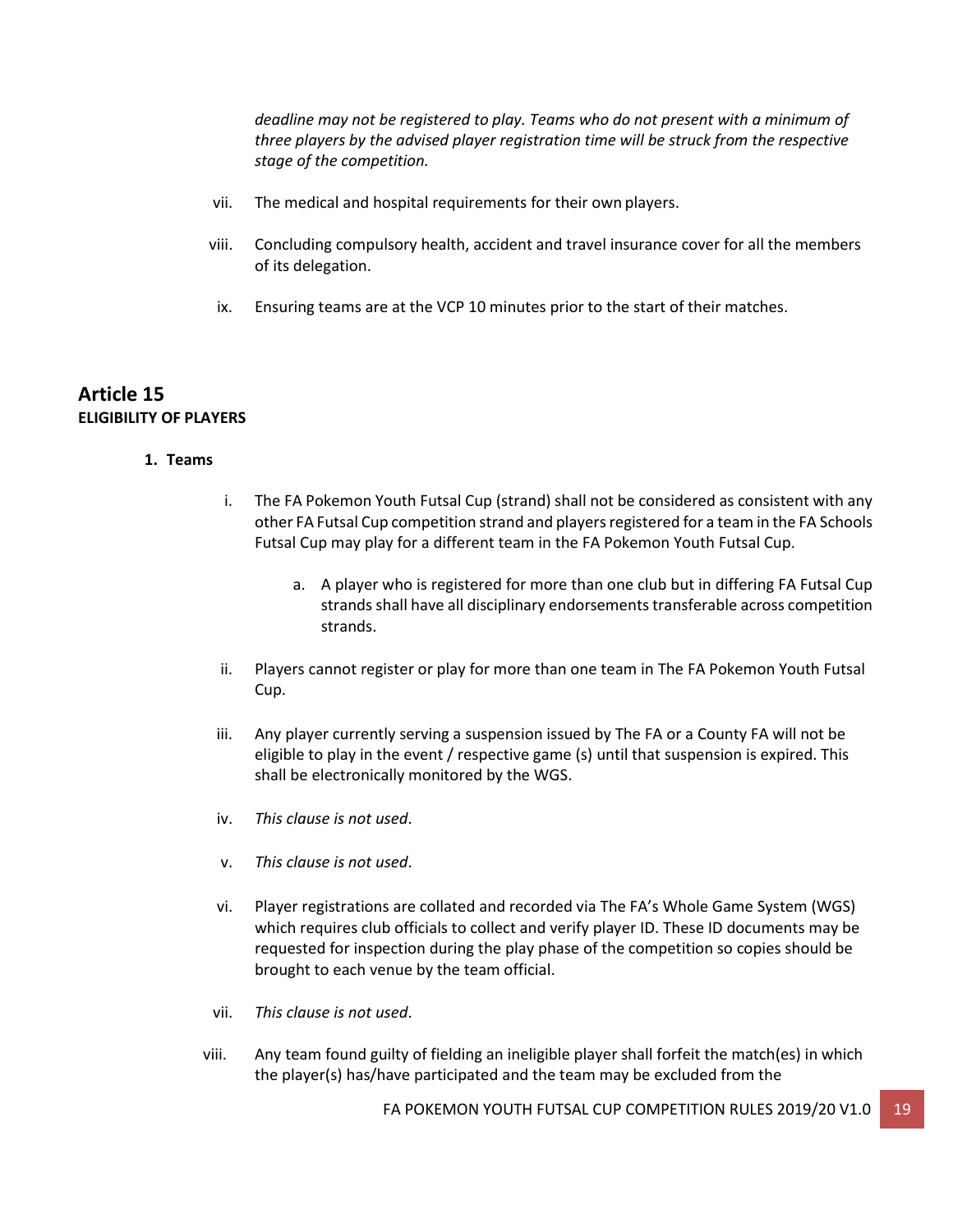competition. Where the opposing team has won, the result shall stand. Where the team found guilty of fielding ineligible player(s) was the match winner the result shall be over turned and a 3-0 victory and associated points awarded to the opponent. Where ineligible player(s) have played in all games of a competition, all results of the guilty team shall be cancelled.

# **Article 16 PLAYERS' LISTS**

- 1. Each participating team shall register on the WGS not more than 30 players before the date set by the LOC for the teams entry point of the competition.
- 2. A team list of not more than 14 players shall be submitted from the teams registered player pool on the WGS using Form 1 for each phase of the competition and be submitted at team registration of each phase of the competition.
- 3. The numbers on the back of the players shirts shall correspond with the numbers indicated on the official team list (Form 1); this list of 14 players shall show the full surname(s), first name(s), date of birth, whether England eligible, shirt number and player registration reference as recorded on the WGS.
	- i. The shirt number 1 shall be allocated to one of the goalkeepers. Only these 14 players (except in exceptional cases recognised by the ETC) will be permitted to take part in the respective phase of the competition.
- 4. According to the FIFA Futsal Laws of the Game, and the development principles of this competition, the maximum number of substitutes permitted is nine. The number and method of substitutions shall be in accordance with the FIFA Futsal Laws of the Game.
- 5. For the Final match each participating finalist will receive a maximum of 17 accreditations (14 for the listed players and 3 for their officials).
- 6. Not more than twelve people (three officials (of which one must be the holder of a valid FA First Aid certificate to be recorded at each team managers meeting of the respective competition pathway stage) and nine players) shall be allowed to sit on the substitutes' bench. A suspended player will not be allowed to sit on the substitutes' bench.
- 7. All players will need proof of ID at the event. Once this registration has been completed players may be asked for proof of identification through spot checks at the event. Failure to produce this documentation may result in a team and/or a player being removed from the competition.
- 8. A listed player may only be replaced on the official team list (Form 1) in the event of serious injury up until the point of team registration at each competition pathway stage.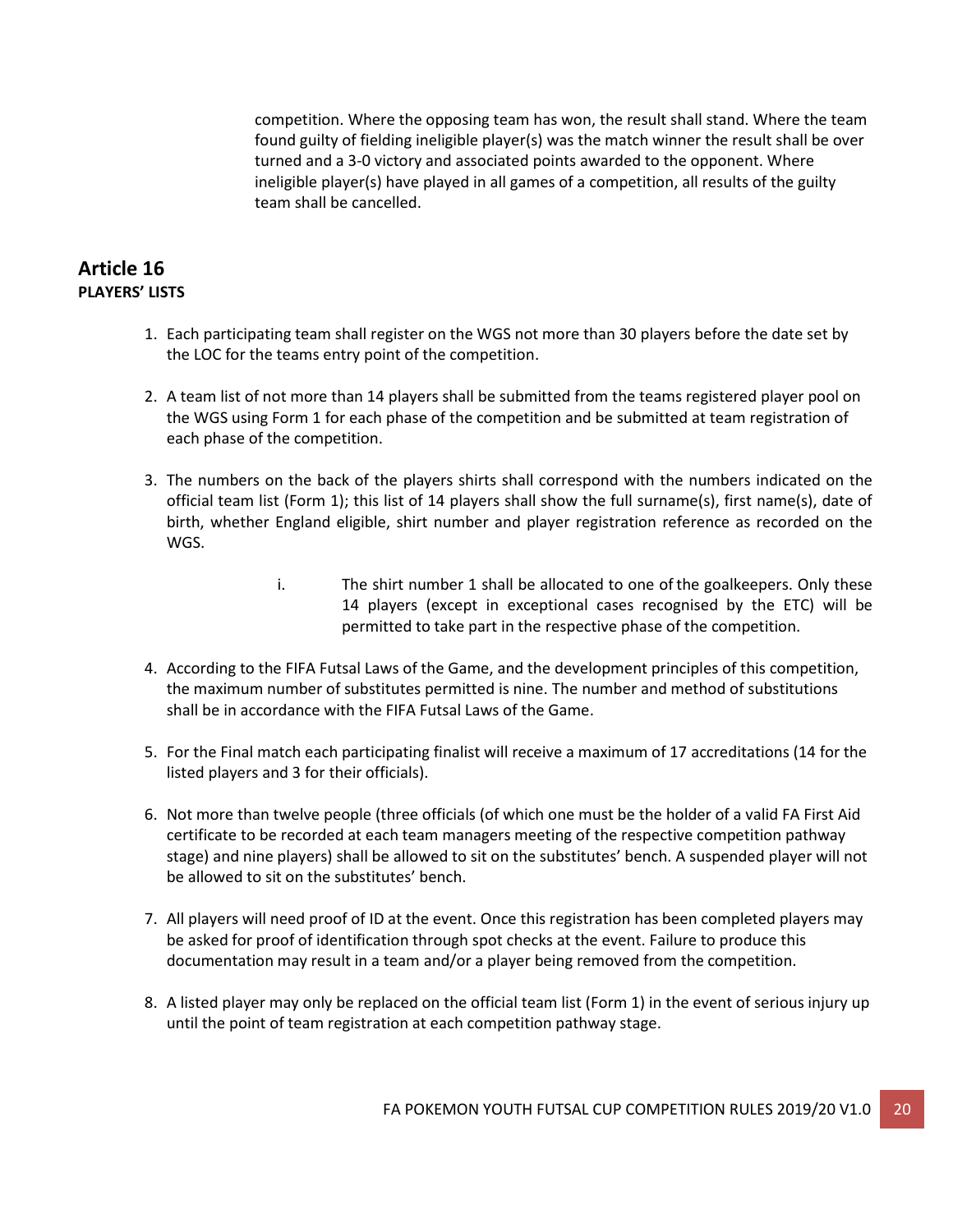# **Article 17 REGULATIONS GOVERNING EQUIPMENT & KIT AT FIFA AND / OR FA COMPETITIONS**

- 1. The participating teams shall undertake to comply with The FA Equipment Regulations in force.
- 2. Players and officials are not allowed to display political, religious, commercial or personal messages in any language or form on their playing or team kit, equipment (including kit bags, beverage containers, medical bags, etc.) or body for the duration of their time in the stadia or any other areas where accreditation is required to enable access.
- 3. Each team should wear the official team colours, as recorded in its official application form to participate and Form 1. No player including the goalkeeper shall be permitted to wear black or very dark shirts (solid colours).
- 4. Teams participating in the Competition must submit to the LOC at the team managers meeting the first and second uniforms their teams are scheduled to wear during the Competition including the goalkeeper clothing alternatives
- 5. As well as its official team uniform each team should attend with a reserve uniform of a different colour to that of their first preference strip. The colour of this reserve uniform should also be stipulated on the application form to participate, and should be of a contrasting colour to that of the official uniform. The reserve uniform should be taken to eachmatch and should be submitted for approval at the team managers meeting at the start of each competition pathway stage.
- 6. Whenever, in the opinion of the LOC, the colours of the uniforms of the two opposing teams or match officials are considered likely to cause confusion the away team (named second on the draw) will wear their reserve uniform, or alternatively changes will be made in accordance with the decision made by the ETC.
- 7. The uniforms of the two goalkeepers should be of colours which contrast clearly with the uniforms of the two teams and the match officials.
- 8. Players will not be permitted to participate in a game, although listed on an official team sheet where the player is not in an identical strip to that listed on Form 1.
- 9. Throughout the Competition phase each player must wear a number which has been allocated to that player on the official team list (Form 1). The numbering must be in a contrasting colour to the shirt and players may not wear a number allocated to another player on the official team sheet (Form 1).
- 10. Team Managers and those officials sitting on the team bench should be dressed in appropriate attire and should be in a contrasting colour to either team. Jeans/denims may not be worn by those on the bench.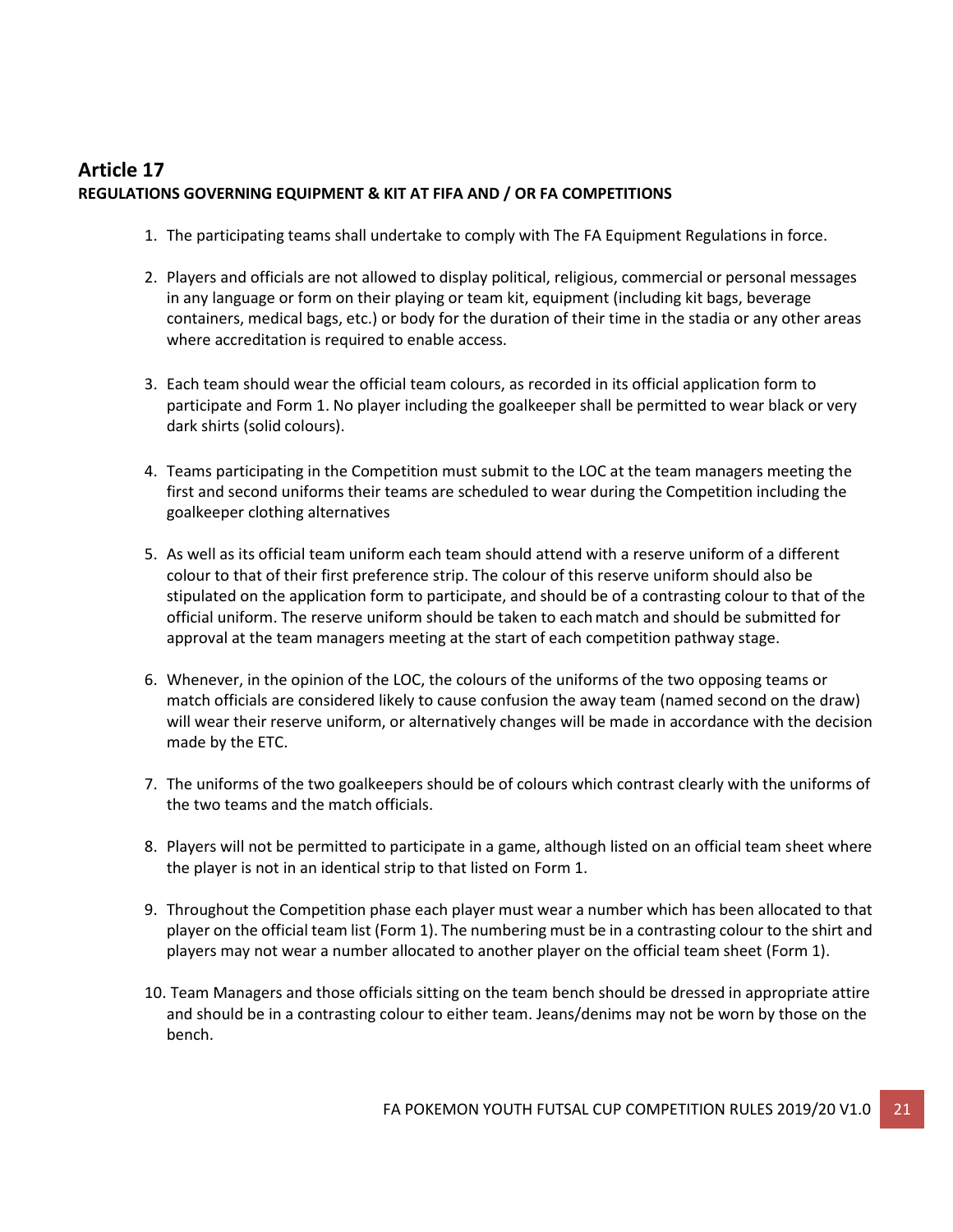# **Article 18 REFEREES & MATCH OFFICIALS**

- 1. The referees officiating at the matches in the competition shall be appointed by the relevant coordinator / Competition Director of the competition pathway.
- 2. The decisions of the coordinator / LOC Referees Coordinator are final and are not subject to appeal.
- 3. Prior to the start of each match both teams shall declare the 5 starting players on the match form (Form 1) and return it to the match officials not less than 10 minutes prior to kick off.
- 4. After each match, the referee shall complete and sign the official match sheet. The referee shall ensure both team managers sign the match report prior to handing it over to the Competition Director immediately after the match who will then issue a copy to both competing teams and enter the results on The FA Full-Time and the WGS.
- 5. On the report form, the referee shall note all incidents before, during, and after the match in as much detail as possible, such as:
	- i. Misconduct of players, leading to caution or expulsion
	- ii. Unsporting behaviour of officials, supporters and of any person acting on behalf of an organisation at a match
	- iii. Any other incidents

# **Article 19 TECHNICAL RULES FOR THE COMPETITION**

- 1. Separate male and female competitions will be held.
- 2. A LQC shall be run in a format defined by the LOC to determine a County winner in the respective competition. The LQC shall satisfy the stipulated requirements of these rules.
- 3. Each Regional Final will be structured by the LOC to achieve a fair competition and subject to the number of sub-regional (LQC) qualifying teams, to determine an outright winner to progress to the Semi-Final events.
- 4. Each Semi-Final event will be structured by the LOC subject to the number of qualifiers from Regional Finals, to determine an outright winner to progress to the Final match.
	- i. Two pools of teams will contest the two Semi-Final events.
	- ii. Pools will be drawn at random from the Regional Final qualified teams.